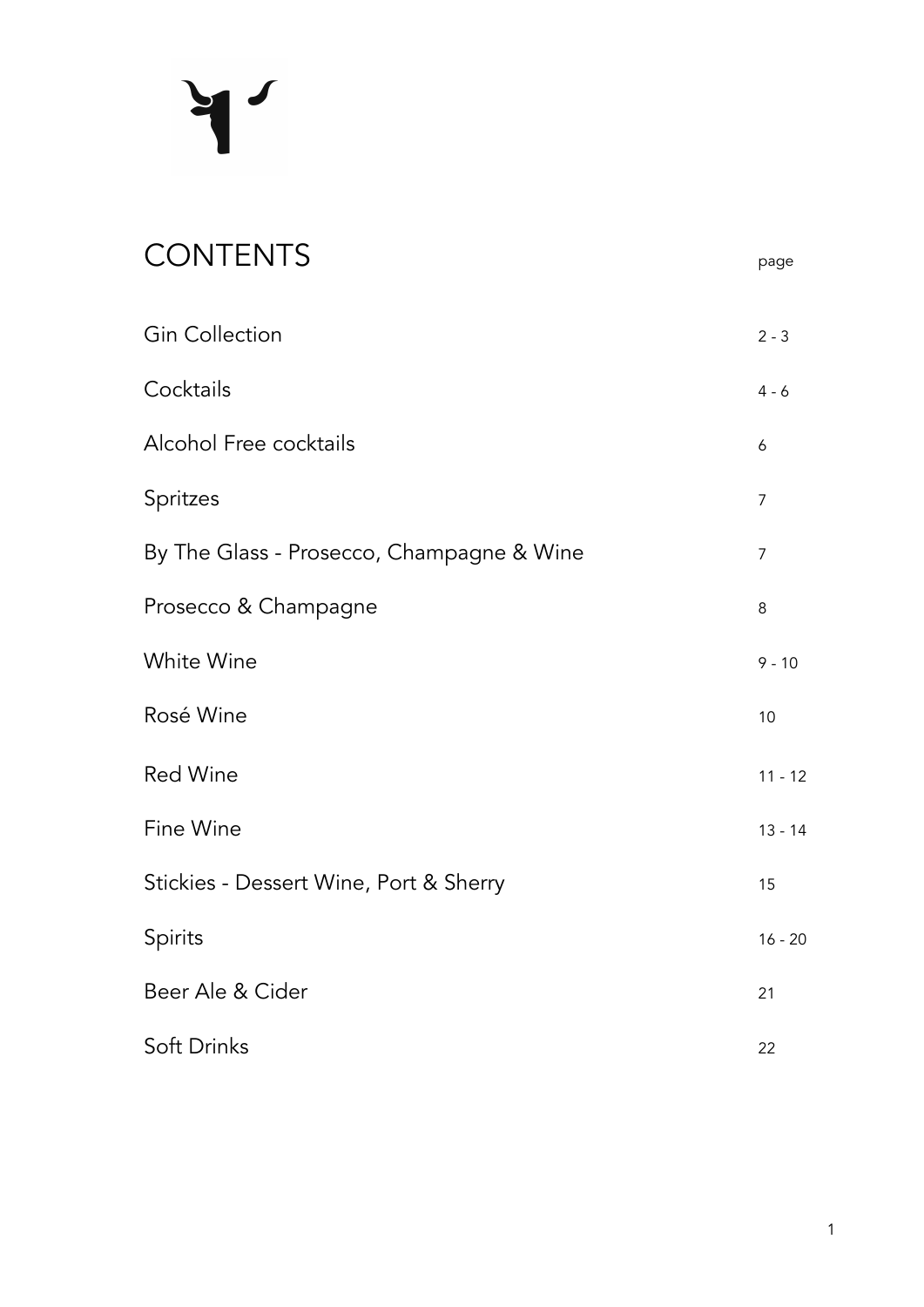# GIN COLLECTION

## Herbaceous 35ml

| Tarquins<br>Craft distilled on the wild Cornish coast in 4 copper pot stills, this modern take on<br>classic London dry has plenty of juniper as well as fresh citrus and hand-picked violets                                                                 | 7.20             |
|---------------------------------------------------------------------------------------------------------------------------------------------------------------------------------------------------------------------------------------------------------------|------------------|
| King of Soho<br>Created as a tribute to the original 'King of Soho' Paul Raymond by his son Howard.<br>Complex and quadruple distilled using traditional methods in the heart of London,<br>the 12 botanicals create a unique smooth and full-bodied flavour. | 7.90             |
| <b>Williams Chase</b><br>Distilled in the heart of Herefordshire from organically grown apples with flavours of<br>juniper and elderflower alongside subtle citrus.                                                                                           | 8.10             |
| Renegade<br>Rebellious and unconventional as the name suggests, distilled at the Doghouse<br>distillery in London with the makers taking the grain to bottle approach this<br>uncompromising gin offers a unique and herbaceous style                         | 8.25             |
| Roku<br>Six Japanese botanicals from Sakrua leaf and flower to Sencha and Gyokuro<br>tea along with yuzu combine with traditional botanicals to make this outstanding gin                                                                                     | 7.40             |
| Monkey 47<br>Hailing from Germany, the name comes from the number of botanicals that<br>go into this unique gin, woody, spicy, fruity and herby                                                                                                               | 9.70             |
| Fords<br>The nine botanicals found in Fords Gin are sourced from Joseph Flach & Sons Ltd.<br>who have been importing medicinal and culinary botanicals from around the world<br>for London gin houses & tea companies since the days of the British Empire.   | 8.10             |
| Citrus                                                                                                                                                                                                                                                        | 35 <sub>ml</sub> |
| Bombay Sapphire<br>The world's most famous gin. 10 perfectly balanced vapour distilled botanicals from<br>around the world including citrus peels peeled by hand, Spanish Almonds and<br>Juniper Berries from Tuscany                                         | 6.50             |
| Tanqueray 10<br>Is made with juniper, coriander, angelica and liquorice. Fresh white grapefruit,<br>fresh lime, fresh orange and camomile flowers                                                                                                             | 6.80             |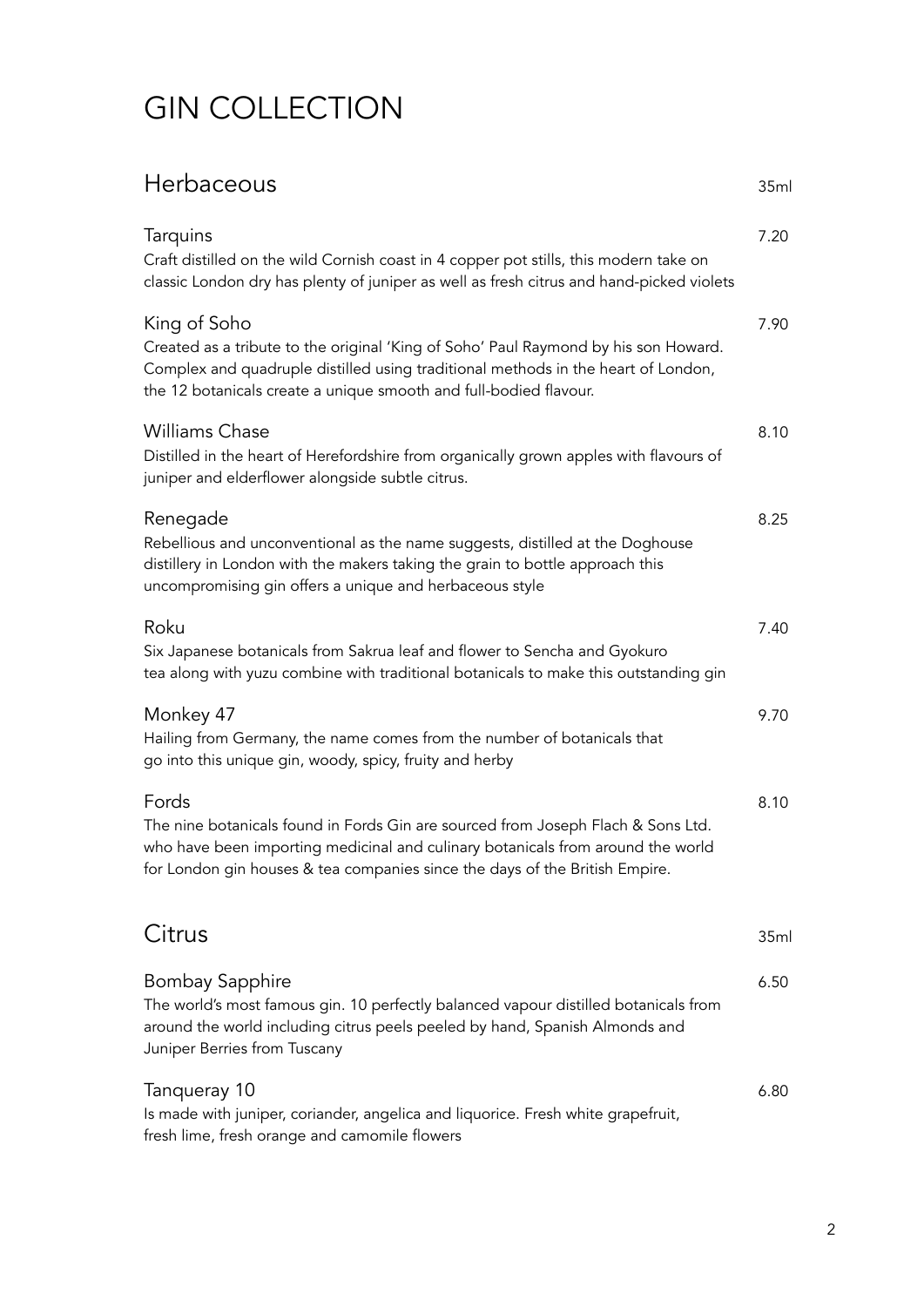# GIN COLLECTION Continued…

| Citrus Continued                                                                                                                                                                                            | 35ml |
|-------------------------------------------------------------------------------------------------------------------------------------------------------------------------------------------------------------|------|
| Beefeater 24<br>Seville orange peel, bitter almond, juniper, liquorice, a blend of Chinese green<br>and Japanese sencha teas and grapefruit peel                                                            | 6.70 |
| Gin Mare<br>Each bottle is made in a thirteenth century chapel located in an ancient fishing<br>village between the Costa Brava and the Costa Dorada. The fresh essence<br>of the Mediterranean in a bottle | 8.50 |
| Floral                                                                                                                                                                                                      | 35ml |
| Malfy Rosa<br>The Malfy Gin Rosa is a bright and refreshing flavoured gin, with a zesty and<br>citrusy taste of pink grapefruit, and a rich, long juniper finish.                                           | 7.50 |
| Bombay Bramble<br>Bombay's vapour distilled London Dry Gin blended with distilled blackberry<br>to create a unique low sugar dry bramble gin                                                                | 6.30 |
| Hendrick's<br>Hendrick's was developed through the inspiration of cucumber sandwiches!<br>Bulgarian rose and cucumber to add to its unique flavour                                                          | 7.20 |
| Tanqueray Flor de Sevilla<br>The uniquely bittersweet and zesty taste of a Seville orange & orange blossom<br>all balanced with the complexity of tanqueray london dry gin                                  | 8.20 |
| Warners Rhubarb<br>Balanced with the the sweetness from a 1/4 of the bottle dedicated to<br>rhubarb juice                                                                                                   | 7.60 |
| Tonic Fever tree<br>Indian Tonic - Light Tonic - Cucumber Tonic - Mediterranean Tonic - Elderflower Tonic                                                                                                   | 1.75 |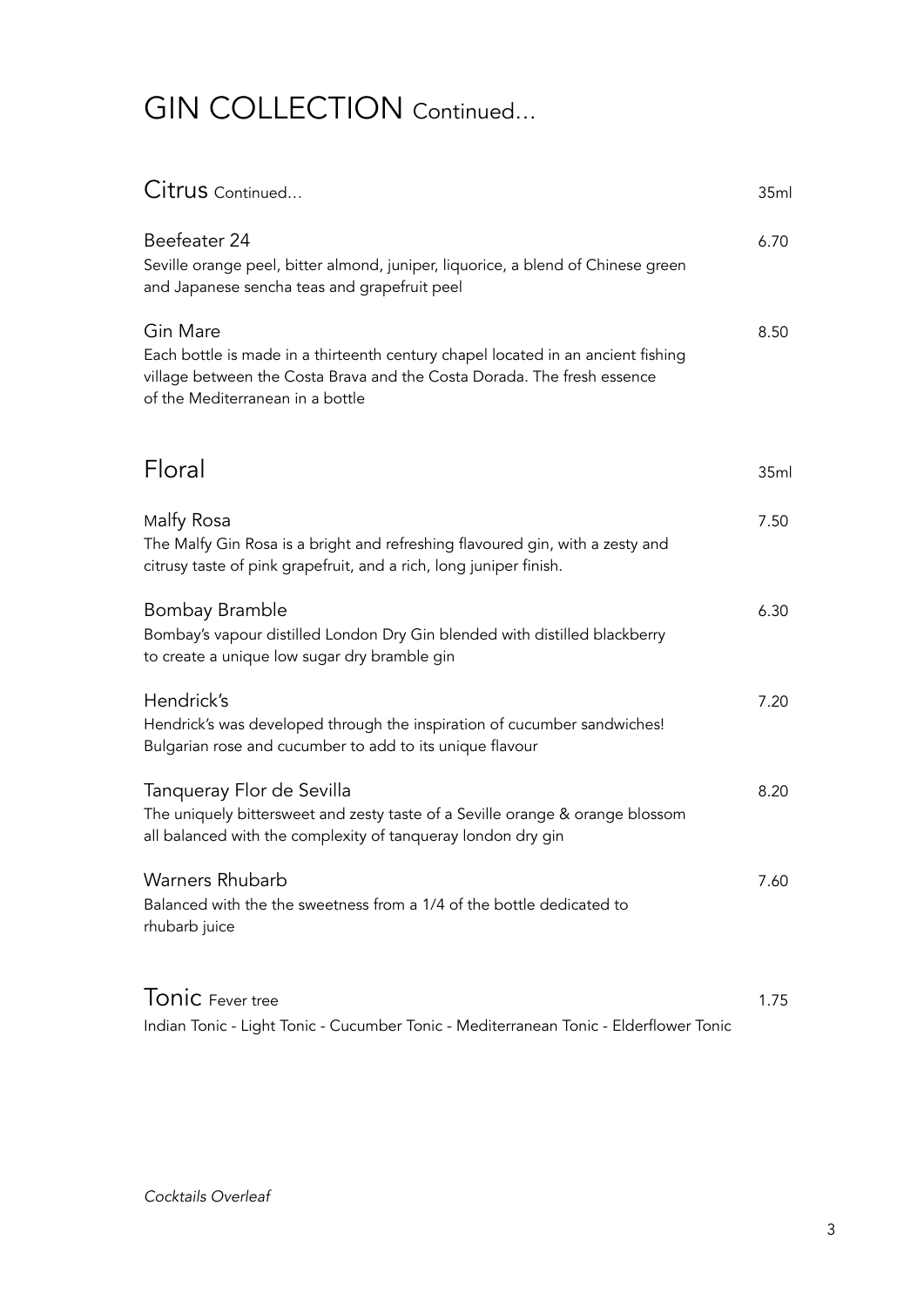# **COCKTAILS**

# Gin-spired

| Negroni □                                                                    | 11.90 |
|------------------------------------------------------------------------------|-------|
| Martini riserva rubino, campari, bombay sapphire gin                         |       |
| Martini $\mathbb {Y}$                                                        | 12.90 |
| Fords Gin, martini riserva ambrato, lemon peel                               |       |
| Bramble □                                                                    | 12.90 |
| London dry gin, creme de cassis, lemon juice                                 |       |
| Aviation $\mathbb {Y}$                                                       | 11.90 |
| Bombay sapphire gin, maraschino liquor, crème de violette, fresh lemon juice |       |
| Candy Cloud $\,\overline{\mathbb{Y}}\,$                                      | 11.90 |
| Bombay sapphire gin, peach schnapps, egg white, lemon, candy floss           |       |

#### Rum-tastic

| Mai Tai $\square$                                                                                          | 12.90 |
|------------------------------------------------------------------------------------------------------------|-------|
| Bacardi carta blanca, bacardí carta negra, almond syrup, cointreau, lime juice                             |       |
| Pina Colada $\bigcup$                                                                                      | 11.90 |
| Bacardi Carta Blanca, Bacardi coconut rum, coconut syrup, cream, pineapple juice                           |       |
| Mojito $\bigcup$                                                                                           | 11.90 |
| Bacardi Carta Blanca, fresh lime, brown sugar, mint                                                        |       |
| Dark & Stormy $\Box$<br>bacardí carta negra, angostura bitters, fresh lime juice, ginger beer              | 11.90 |
| Strawberry Daiquiri $\, \mathbb{Y} \,$<br>Bacardí carta blanca rum, fresh strawberries, lime, simple syrup | 12.90 |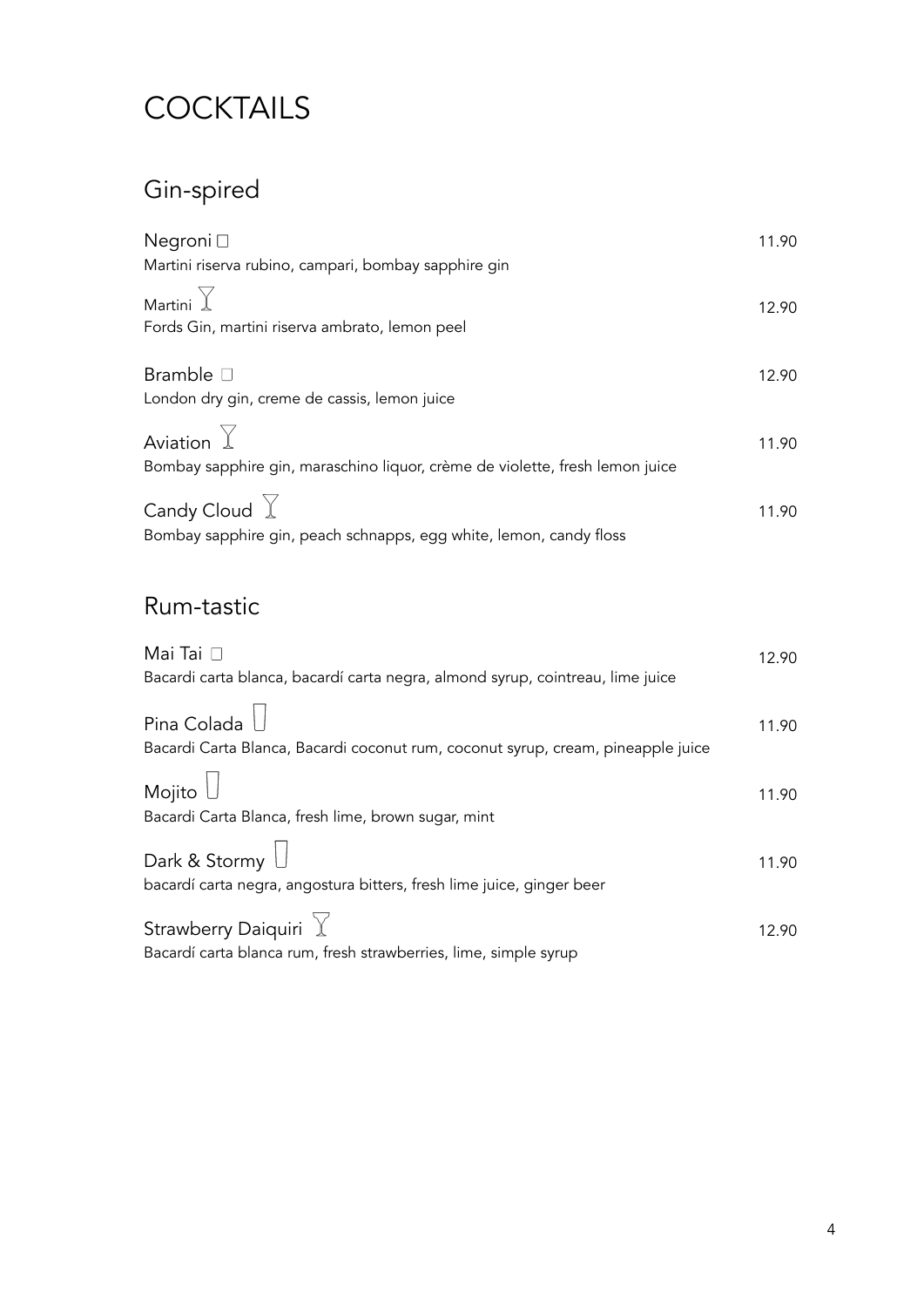# COCKTAILS Continued...

## Vodka based

| Espresso Martini<br>Stoli vanilla vodka, kahlua, chilled espresso coffee                            | 12.90 |
|-----------------------------------------------------------------------------------------------------|-------|
| Porn Star Martini $\chi$<br>Stoli vanilla vodka, passion fruit liqueur, pineapple, shot of prosecco | 12.90 |
| Raspberry Mule □<br>Grey goose l'orange, ginger beer, raspberry puree, lime, fresh raspberries      | 12.90 |
| La Poire Club $\chi$<br>Grey Goose La Poire, egg white, lemon juice, fresh raspberries              | 12.90 |
| Vodka Mule<br>42 Below vodka, ginger beer, fresh lime juice                                         | 11.90 |
| Cosmopolitan<br>Grey goose citron vodka, cointreau, cranberry, fresh lime juice                     | 11.90 |
| Spring Punch<br>42 Below vodka, lemon, creme de cassis, champagne float                             | 11.90 |
| Bourbon & Cognac inspired                                                                           |       |
| Old Fashioned [<br>Woodford reserve bourbon, angostura bitters, brown sugar                         | 12.90 |
| Manhattan<br>Woodford reserve, martini riserva rubino, angostura bitter, orange                     | 12.90 |
| Side Car $\angle$<br>Courvoisier, triple sec, fresh lemon                                           | 11.90 |
| The Classics                                                                                        |       |
| Classic Margarita $\overrightarrow{X}$<br>Patrón silver, cointreau, fresh lime juice                | 12.90 |
| Caipirinha<br>Leblon cachaça, fresh lime, brown sugar                                               | 12.90 |

| Bloody Mary $\Box$                              | 11.90 |
|-------------------------------------------------|-------|
| 42 Below vodka, tomato juice, all the trimmings |       |

More Cocktails Overleaf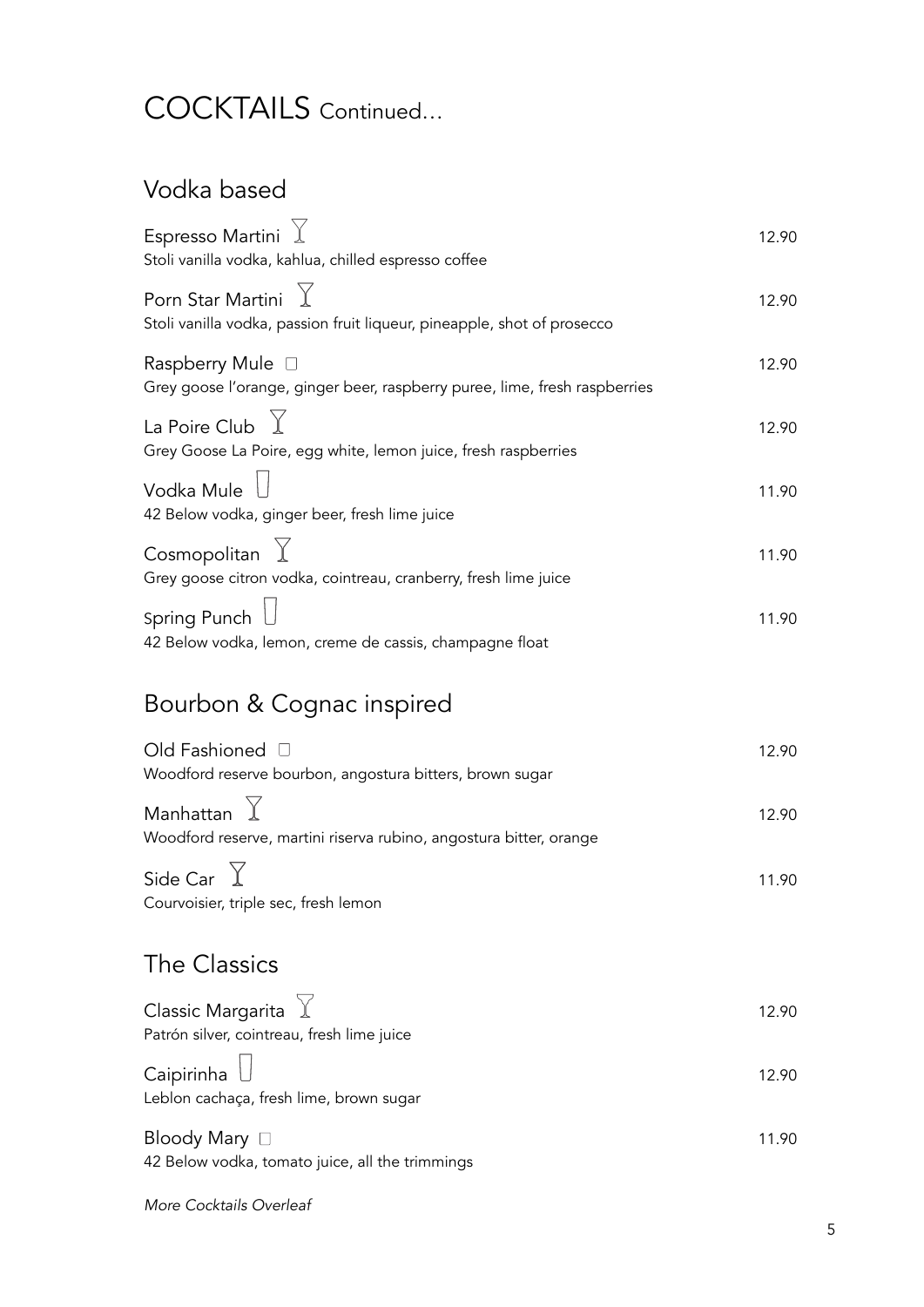# COCKTAILS Continued…

#### With a Fizz

| Cranberry Ginger Fizz $\mathcal{L}$                                                                              | 11.90 |
|------------------------------------------------------------------------------------------------------------------|-------|
| 42 below vodka, lime, cranberry, fresh ginger, honey, ginger ale                                                 |       |
| French 75 $\frac{1}{2}$                                                                                          | 13.90 |
| Fords gin, gobillard premier cru champagne, lemon juice                                                          |       |
| Grey Goose le Fizz $\frac{1}{2}$                                                                                 | 13.90 |
| Grey goose vodka, st-germain elderflower liqueur, lime, soda                                                     |       |
| Bellini $\frac{1}{2}$                                                                                            | 13.90 |
| Gobillard premier cru champagne, peach purée or raspberry purée                                                  |       |
| Champagne Cocktail $\frac{1}{2}$<br>Gobillard premier cru champagne, courvoisier, angostura bitters, brown sugar | 13.90 |
|                                                                                                                  |       |

# ALCOHOL FREE COCKTAILS

 $\overline{\phantom{a}}$ 

| Tea Time                                                             | 7.90 |
|----------------------------------------------------------------------|------|
| Green tea, lavender syrup ginger beer, lemon juice                   |      |
| Green Apple Nojito $\mathsf L$                                       | 7.90 |
| Fresh organic apple juice, fresh lime juice, fresh mint              |      |
| <b>Berry Crush</b>                                                   | 7.90 |
| Mixed berries, lemonade, fresh lemon juice                           |      |
| Cos-No-Politan $\Upsilon$                                            | 8.10 |
| Everleaf Aperitif, Fresh lime, Cranberry Juice                       |      |
| Coco Colada <sup>1</sup>                                             | 8.10 |
| Lyres Dark Cane Spirit, Coconut syrup, double cream, pineapple juice |      |
| Cuba-No-Libra                                                        | 8.10 |
| Lyres Dark Cane Spirit, fresh lime, coke                             |      |
| No G&T $\overline{\phantom{a}}$                                      | 8.10 |
| Lyres london Spirit, cucumber tonic, fresh cucumber                  |      |
| Everleaf Spritz                                                      | 8.10 |
| Everleaf Aperitif, Soda, fresh orange                                |      |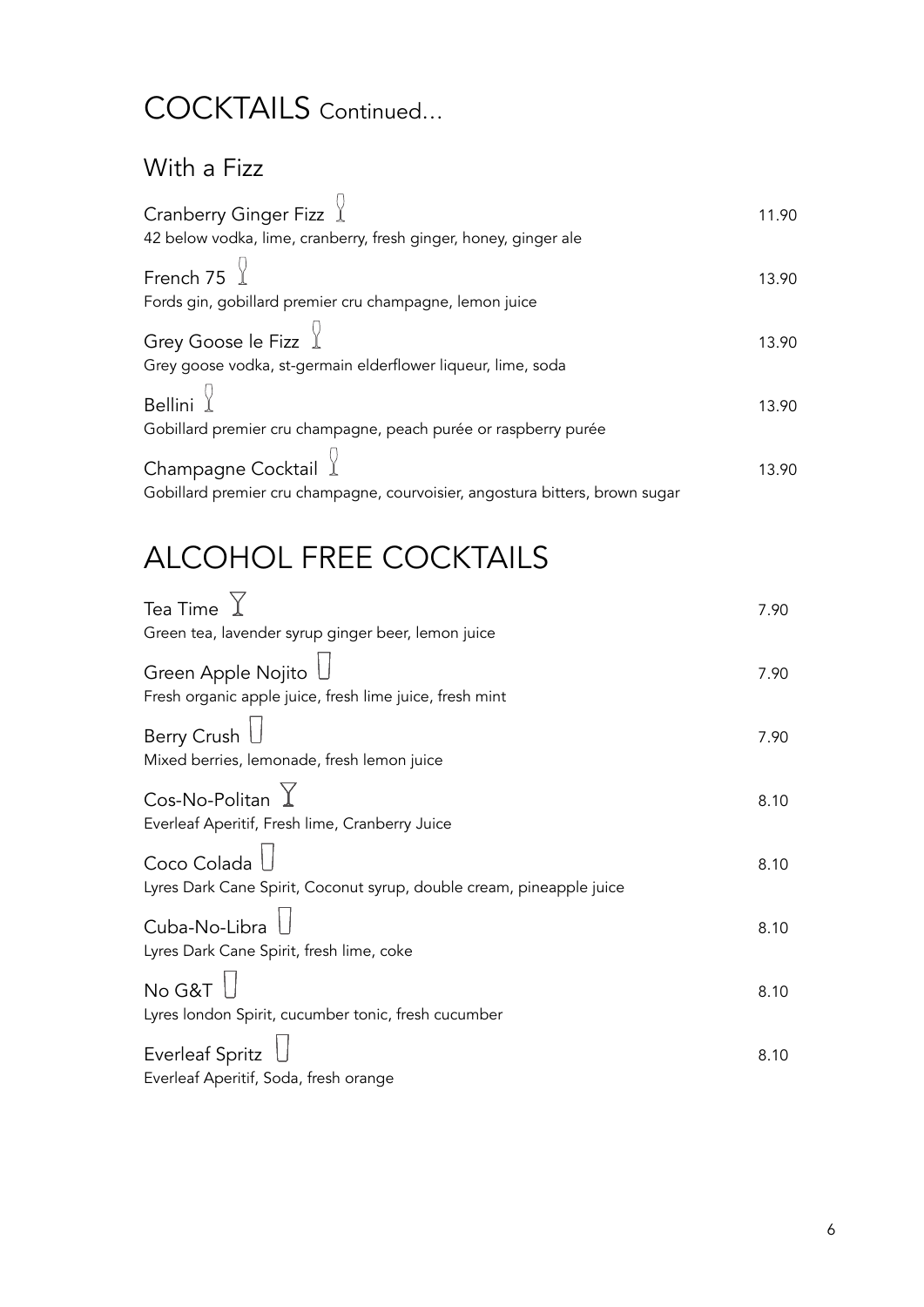# **SPRITZES**

*With its origins in the 19th century, the spritz began as a drink based on wine and soda. In recent times it has seen bartenders across the globe add their flair and twists to classic recipes* 

| <b>Aperol Spritz</b><br>Brut Argeo Ruggeri prosecco, aperol liqueur, soda, orange slice             | 10.90 |
|-----------------------------------------------------------------------------------------------------|-------|
| Elderflower Spritz<br>St-Germain elderflower liqueur, prosecco, soda, fresh mint, lime              | 10.90 |
| Pink Gin Spritz<br>Gordon's Pink Gin, Millesimato sparkling rosé, lemonade, fresh lime, raspberries | 11.90 |
| Golden Rum Spritz<br>Bacardi Cuatro Anejo, prosecco, passion fruit syrup, soda, passion fruit       | 11.90 |
| Rhubarb & ginger Spritz<br>Rhubarb & raspberry gin, prosecco, ginger ale, raspberries               | 11.90 |

# WINE BY THE GLASS

| PROSECCO, SPARKLING & CHAMPAGNE By the glass               | 125ml |
|------------------------------------------------------------|-------|
| NV Prosecco Brut Argeo, Ruggeri - Veneto, Italy            | 6.90  |
| Prosecco Rosé DOC Millesimato Brut - Veneto, Italy         | 6.90  |
| NV Classic Reserve, Hattingley Valley - Hampshire, England | 9.90  |
| NV Brut Grande Réserve Premier Cru, Gobillard - France     | 10.90 |

| WHITE WINE By the glass                                       | 175ml |
|---------------------------------------------------------------|-------|
| Chenin Blanc, Stormy Cape - Western Cape, South Africa        | 5.60  |
| Signus Vinho Verde, Quinta da Lixa - Vinho Verde, Portugal    | 5.90  |
| Picpoul de Pinet, Réserve - Languedoc-Roussillon, France      | 6.40  |
| Grüner Veltliner Vom Haus, Pfaffl - Niederosterreich, Austria | 7.50  |
| Gavi di Gavi, La Minaia, Nicola Bergaglio - Piemonte, Italy   | 8.90  |
| Sauvignon Blanc Organic, Urlar - Wairarapa, New Zealand       | 9.10  |
| Chardonnay, Thelema - South Africa                            | 9.70  |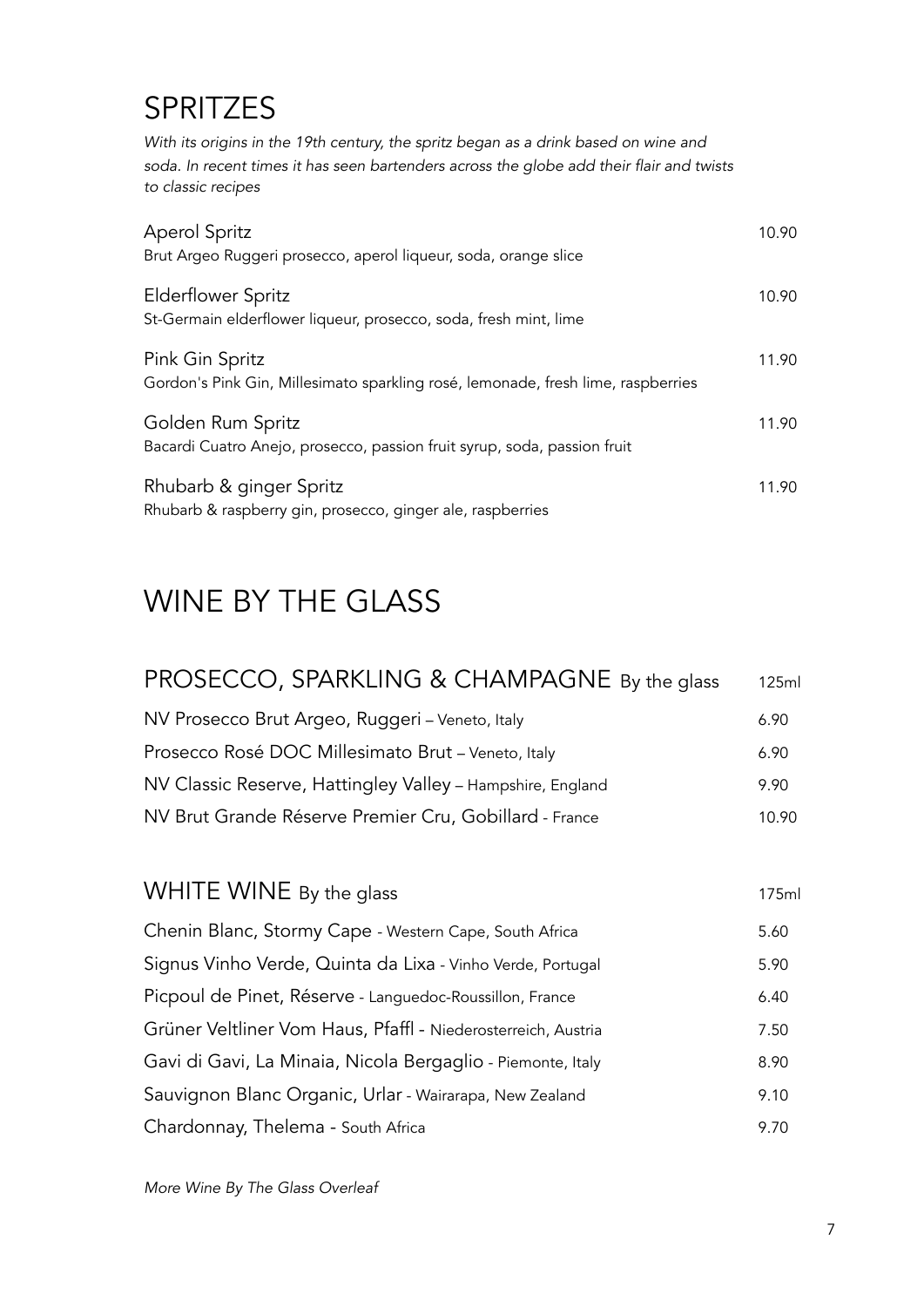| ROSÉ WINE By the glass                                                                                                                                                                                     | 175ml  |
|------------------------------------------------------------------------------------------------------------------------------------------------------------------------------------------------------------|--------|
| Cinsaut Anciens Temps Rosé - Languedoc, France                                                                                                                                                             | 5.60   |
| Comte de Provence Rosé La Vidaubanaise - Provence, France                                                                                                                                                  | 8.30   |
| Rosé de Léoube Organic, Chateau Léoube - Provence, France                                                                                                                                                  | 10.40  |
|                                                                                                                                                                                                            |        |
| RED WINE By the glass                                                                                                                                                                                      | 175ml  |
| Tempranillo Tinto, Rama - Valencia, Spain                                                                                                                                                                  | 5.90   |
| Merlot La Place Pays d'Oc - Languedoc-Roussillon, France                                                                                                                                                   | 5.90   |
| Garnacha Nativa, Care - Spain                                                                                                                                                                              | 6.60   |
| Cabernet Sauvignon Ou Kalant - South Africa                                                                                                                                                                | 7.40   |
| Rioja Crianza Journey Collection - Amón Bilbao, Spain                                                                                                                                                      | 7.90   |
| Gamay Fleurie La Bonne Dame, Louis Tête - France                                                                                                                                                           | 8.40   |
| Malbec Gran Mascota, La Mascota - Argentina                                                                                                                                                                | 9.20   |
| Pinot Noir Terroir Casa Valduga - Brazil                                                                                                                                                                   | 9.90   |
| Syrah Columbia Valley, Chateau St. Michelle - USA                                                                                                                                                          | 10.20  |
| PROSECCO & SPARKLING By the bottle                                                                                                                                                                         | bottle |
| NV Prosecco Brut Argeo, Ruggeri - Veneto, Italy<br>Delicate, zesty Prosecco with tiny bubbles, green apples and citrus                                                                                     | 33.90  |
| Prosecco Rosé DOC Millesimato Brut - Veneto, Italy<br>A fresh and light sparkling rosé with an intense red berry character. Offering<br>hints of strawberries alongside a creamy mousse and a crisp finish | 33.90  |
| NV Classic Reserve, Hattingley Valley - Hampshire, England<br>Pure, sparkling English wine with a delicate perfume of flowers,<br>a flavour of green apples and a fine, rich toastiness on the finish      | 51.00  |
| CHAMPAGNE By the bottle                                                                                                                                                                                    | bottle |
| Grande Réserve Premier Cru, Gobillard, NV Brut<br>A lively and fresh Champagne with notes of citrus and delicate honey                                                                                     | 58.00  |
| Perrier Jouet, NV Grand Brut<br>The fragrance of apple followed by the rich flavours of buttered brioche                                                                                                   | 77.00  |
| Veuve Clicquot, Vintage<br>Delightful, biscuity vintage Champagne, the bakery scents freshened by citrus                                                                                                   | 111.00 |
| Laurent Perrier, NV Cuvee Rosé<br>A sparkling rosé with fine acidity and fills the mouth with fragrant soft red fruit                                                                                      | 115.00 |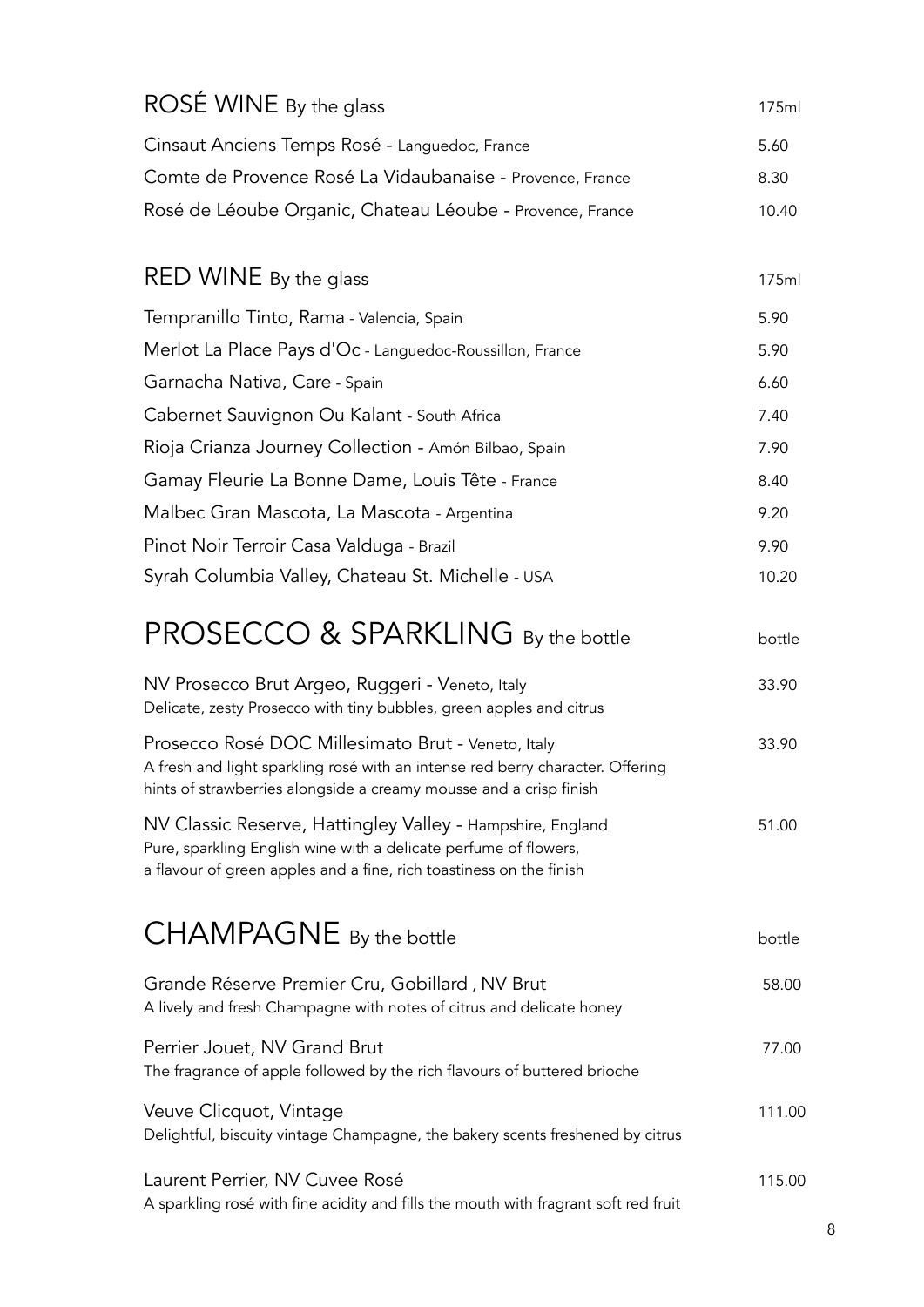# WHITE WINE By the bottle **bottle** bottle bottle

Crisp & Fresh

| Chenin Blanc, Stormy Cape - Western Cape, South Africa<br>A snappy Chenin Blanc packed with passion fruit, green apple and a refreshing<br>spray of lemon.                                                                   | 23.90 |
|------------------------------------------------------------------------------------------------------------------------------------------------------------------------------------------------------------------------------|-------|
| Signus Vinho Verde, Quinta da Lixa - Vinho Verde, Portugal<br>Herbaceous and filled with apples and grapefruit, with the signature hint of spritz.                                                                           | 25.00 |
| Picpoul de Pinet, Réserve - Languedoc-Roussillon, France<br>Dry white from southern France, smacks you on the lips with a just-bitten green apple.                                                                           | 27.90 |
| Chablis, Domaine de Vauroux - Burgundy, France<br>Crisp and steely, with the pure minerality of a fresh-washed stone.                                                                                                        | 54.90 |
| Aromatic & Elegant                                                                                                                                                                                                           |       |
| Sauvignon Blanc Warrelwind - Western Cape, South Africa<br>Crisp, forthright Sauvignon Blanc from South Africa, full of pineapples,<br>limes and flint.                                                                      | 28.00 |
| Grüner Veltliner Vom Haus, Pfaffl - Niederosterreich, Austria<br>Herbaceous and sharpened by white pepper, with a fresh wash of citrus<br>in the background.                                                                 | 33.90 |
| Albariño Journey Collection, Ramón Bilbao - Rias Baixas, Spain<br>Refreshing stone fruit laced with lemon.                                                                                                                   | 34.90 |
| Riesling Columbia Valley, Chateau Ste. Michelle - Washington, USA<br>Easy-drinking Riesling from Columbia Valley's oldest winery, apple blossom<br>and steely minerality.                                                    | 36.00 |
| Gavi di Gavi, La Minaia, Nicola Bergaglio - Piemonte, Italy<br>Thin-skinned Cortese, the white grape that makes Piedmont's Gavi, releases<br>aromas of acacia and white peach, ending with swirls of apple, lemon and melon. | 40.90 |
| Pinot Blanc, Trimbach - Alsace, France<br>Immensely elegant Pinot Blanc from the famous Alsace House: lots of lemon,<br>minerals, and a touch of cream.                                                                      | 42.00 |
| Sancerre Blanc, Le Petit Broux, Cave de Sancerre - Loire, France<br>The clean gooseberry flavour of Sauvignon Blanc eased by the signature<br>flint and lemon of the Sancerre region of the Loire Valley.                    | 48.90 |

*More White Wine Overleaf*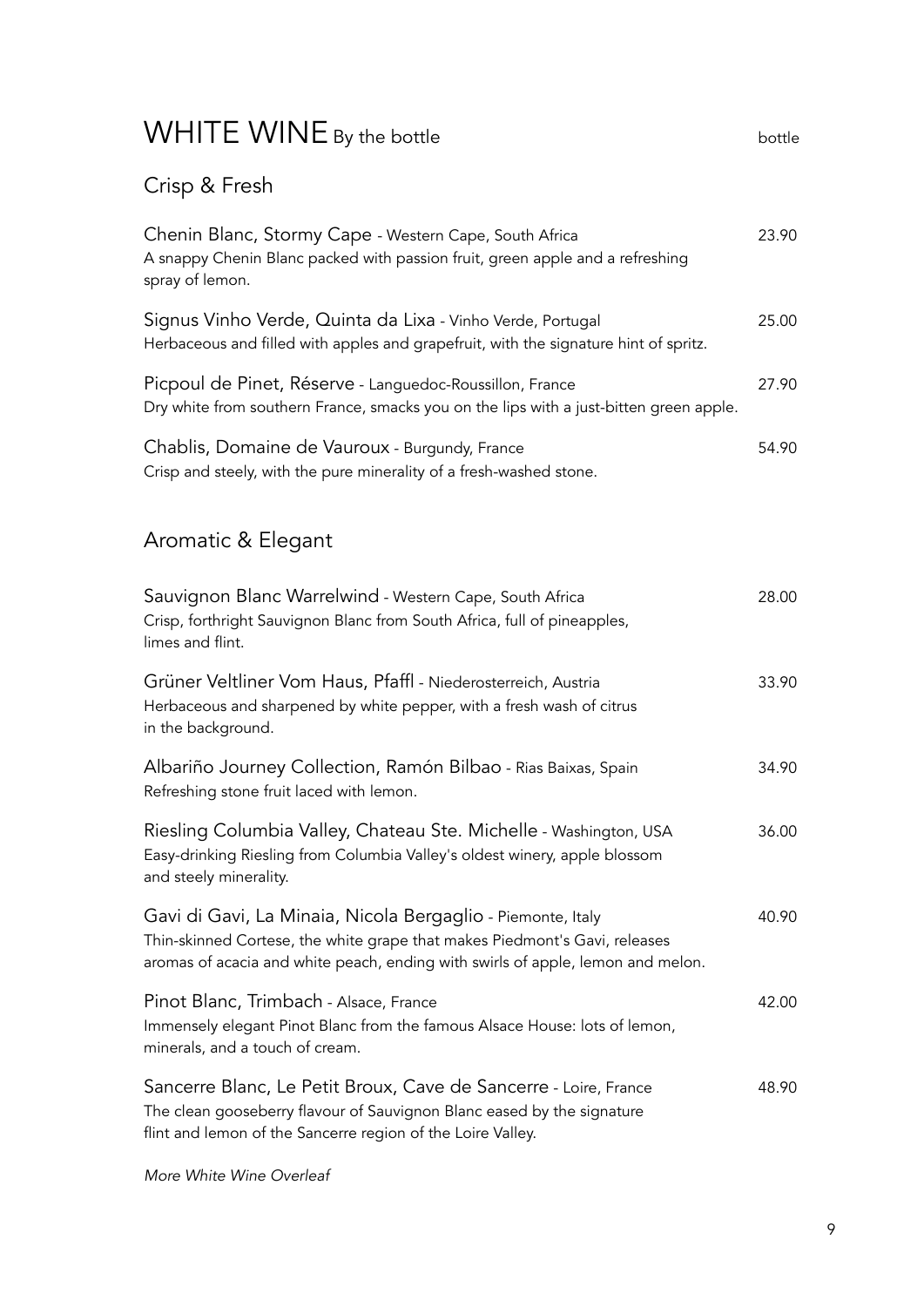| WHITE WINE By the bottle continued                                                                                                                                                                  | bottle |
|-----------------------------------------------------------------------------------------------------------------------------------------------------------------------------------------------------|--------|
| Rich & Lush                                                                                                                                                                                         |        |
| Côtes du Rhône Blanc L'Enfant Terriblé, Sinnae - Rhône, France<br>Lively white blend from the southern Rhône, fruity yet dry, featuring notes<br>of flowers, apricots, peaches.                     | 27.90  |
| Sauvignon Blanc Organic, Urlar - Wairarapa, New Zealand<br>Sauvignon Blanc with the much-loved New Zealand greenness,<br>all gooseberry, green pepper and lime.                                     | 38.00  |
| Rioja Blanco, Sierra Cantabria - Rioja, Spain<br>Rounded, silky white Rioja, with flavours of apricot and a welcomed<br>vanilla creaminess.                                                         | 41.00  |
| Chardonnay, Thelema - Stellenbosch, South Africa<br>Rich, bright and aromatic, packed with luscious tropical fruit flavours, a delicious<br>mineral streak and well-integrated, toasty oak nuances. | 43.90  |
| Pouilly-Fumé Cuvée de Boisfleury, Alain Cailbourdin - Loire, France<br>A classic Sauvignon Blanc from the Loire with softer flavours of fruit and smokiness.                                        | 58.90  |
| ROSÉ WINE By the bottle                                                                                                                                                                             | bottle |
| Cinsaut Anciens Temps Rosé - France<br>An easy-drinking rosé from sunny Languedoc, this Cinsault glows pale<br>pink with red fruit.                                                                 | 23.90  |
| Grenache Petit Rosé, Ken Forrester - Western Cape, South Africa<br>A fruit-forward blend of Grenache and Viognier grapes, awash with<br>strawberries and cherries.                                  | 29.90  |
| Côtes de Provence Rosé Comte de Provence - Provence, France<br>Delightful, light pink Provençal rosé, featuring strawberries, lavender, and rosemary.                                               | 37.00  |
| Rosé de Léoube Organic, Chateau Léoube - Provence, France<br>Lovely freshness reminiscent of white fleshy fruit, combined with delicate<br>red and dried fruits. Elegant style of Provence rosé.    | 55.00  |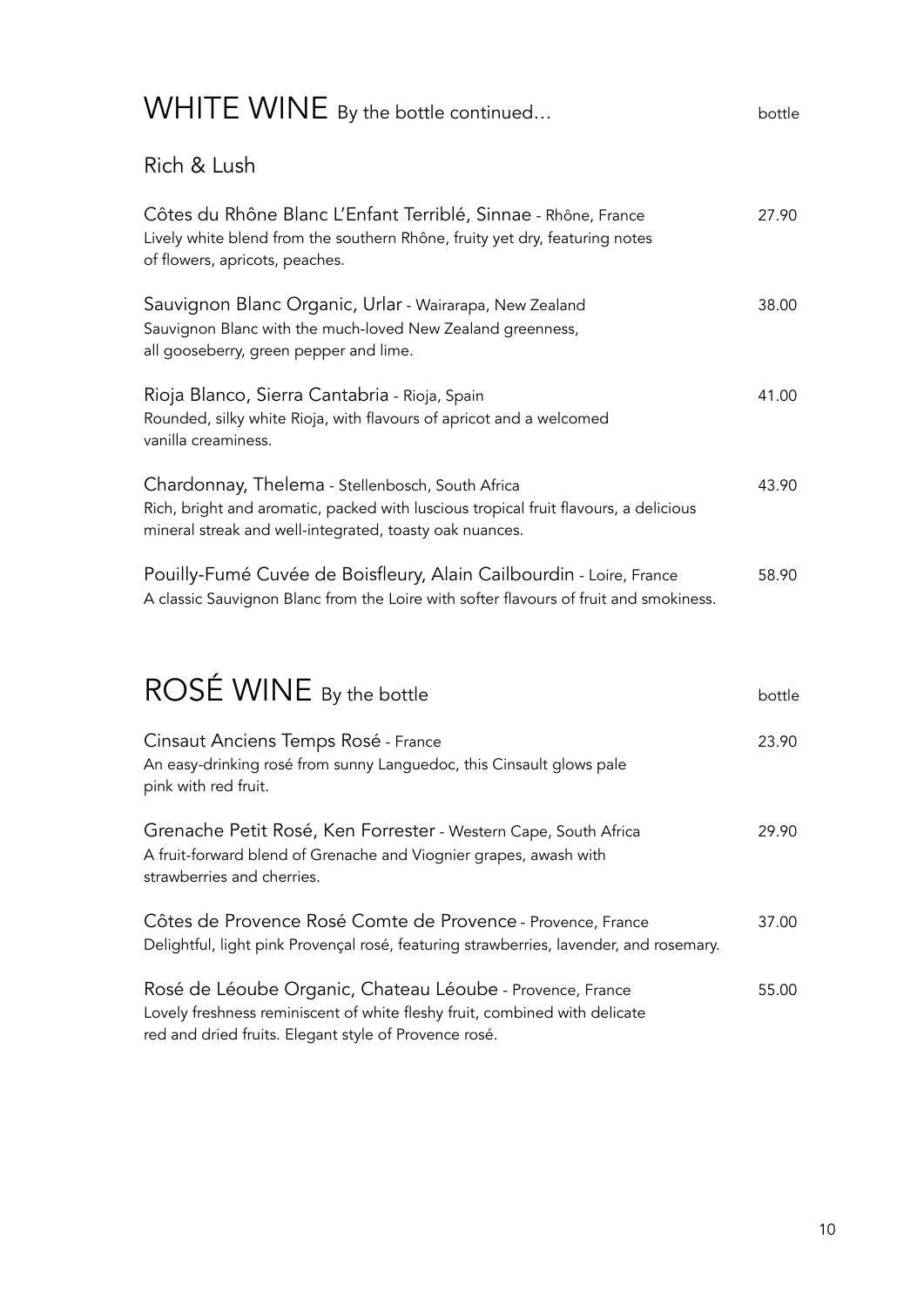## RED WINE By the bottle bottle bottle

#### Lively & Fruit Driven

| Tempranillo Tinto, Rama - Valencia, Spain<br>Comforting Spanish red, packed with cranberries and blackberries,<br>and as toasty as socks in front of the fire.                                                        | 23.90 |
|-----------------------------------------------------------------------------------------------------------------------------------------------------------------------------------------------------------------------|-------|
| Garnacha Nativa, Care - Cariñena, Spain<br>Elegant and powerful. Cacao and coffee bean balanced by a mouthful of<br>ripe red and black fruits.                                                                        | 26.90 |
| Gamay Fleurie La Bonne Dame, Louis Tête - Beaujolais, France<br>Vivid, approachable Beaujolais from a top village, packed full of red and<br>forest fruits, elegantly arranged.                                       | 36.00 |
| The Custodian Grenache, D'Arenberg - South Australia<br>Packed with enticing fresh red fruit, characters of raspberry, cherry, and<br>pomegranate, and hints of blackberry and Kalamata olive come through over time. | 38.00 |
| Pinot Nero DOC, Colterenzio - Alto Adige, Italy<br>Offers redcurrants, black cherry, and ripe berries, restrained by a lovely acidity.                                                                                | 43.90 |
| Smooth & Sensual                                                                                                                                                                                                      |       |
| Merlot La Place, Pays d'Oc - Languedoc-Roussillon, France<br>A soft ripe damson fruit character with subtle tannins.                                                                                                  | 24.90 |
| Rioja Crianza Journey Collection, Ramón Bilbaon - Rioja, Spain<br>Rich red berries and vanilla, a match made in heaven!                                                                                               | 29.00 |
| Old Vine Malbec, Humberto Canale - Patagonia, Argentina<br>Patagonian Malbec from old vines, full of fresh plums, with a lovely<br>spicy, toasty nose and a whiff of vanilla.                                         | 44.00 |
| Pinot Noir Terroir Casa Valduga - Brazil<br>Attractive ripe red fruits, strawberry, cherry, with hints of tobacco and mint.<br>Light and lovely on the palate with a silky texture                                    | 45.90 |
| Blauer Spatburgunder, Weingut Knipser - Pfalz, Germany<br>A mid-weight Pinot with excellent freshness, structure and complex flavours<br>of raspberry and cherry, cigarbox and freshly-ground espresso.               | 48.00 |
| Le Cigare Volant, Bonny Doon Vineyard - California, USA<br>Amazing fresh ripe red plum, strawberry, and delicious savoury flavours.                                                                                   | 50.90 |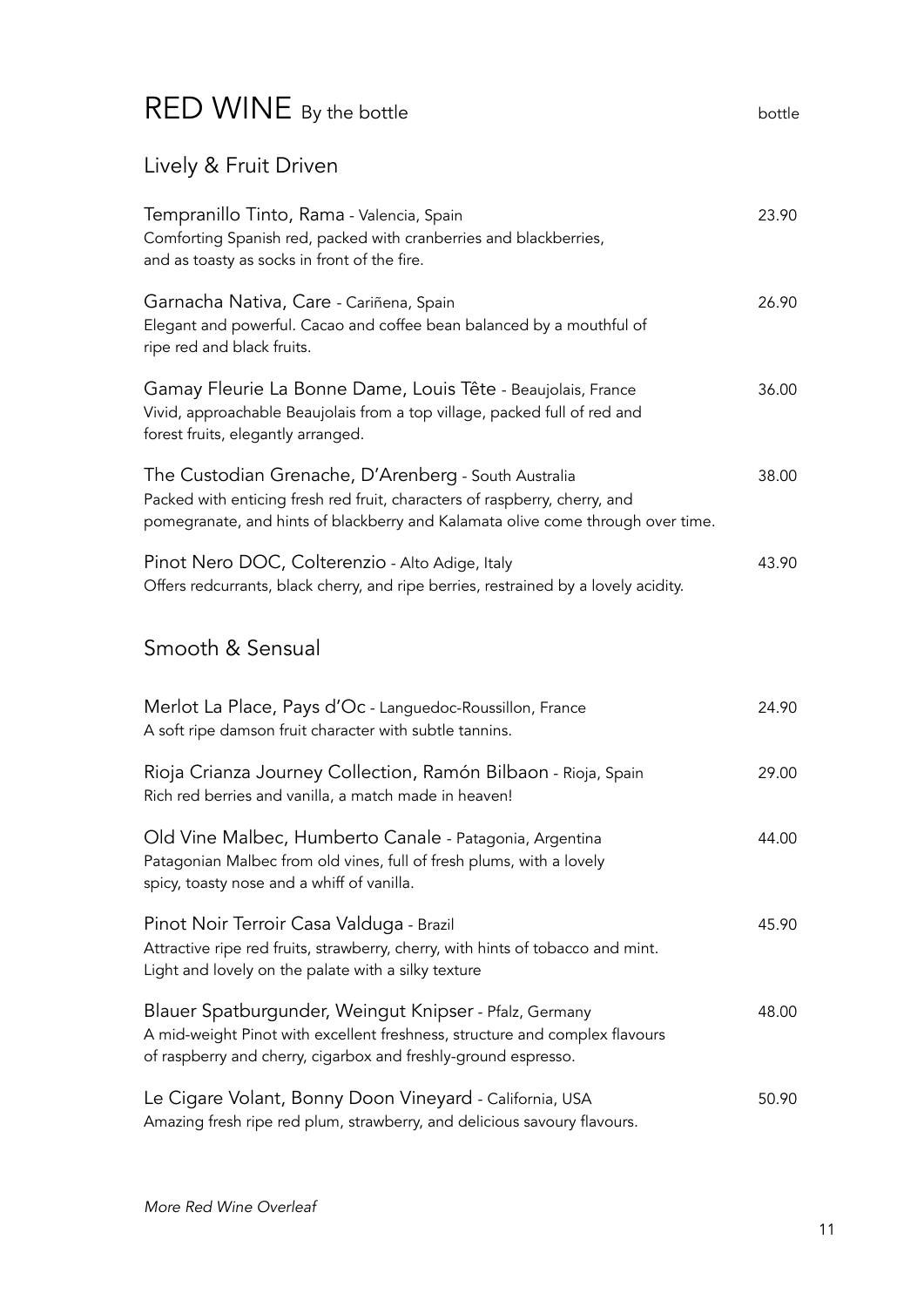| RED WINE By the bottle continued                                                                                                                                                                                                                                                                       | bottle |
|--------------------------------------------------------------------------------------------------------------------------------------------------------------------------------------------------------------------------------------------------------------------------------------------------------|--------|
| Intense & Passionate                                                                                                                                                                                                                                                                                   |        |
| Malbec Gran Mascota, La Mascota - Mendoza, Argentina<br>A serious Malbec where plums, violets and spices stream into the drinker's<br>mouth and nose.                                                                                                                                                  | 37.00  |
| Syrah Columbia Valley, Chateau Ste. Michelle - Washington, USA<br>A velvety cool-climate Syrah brimming with red and black berries, plus an<br>appetising underlay of leather.                                                                                                                         | 42.90  |
| Saint-Émilion Grand Cru, Château Haut Pezat - Bordeaux, France<br>Lots of ripe plum, damson, raspberry and sweet spice. With a rich and velvety<br>palate, soft tannins and a long, elegant finish.                                                                                                    | 50.90  |
| Stoned Crow Syrah, Squawking Magpie - Hawke's Bay, New Zealand<br>This dark and devious Syrah has concentrated blackberry and blueberry married with<br>dark herbs, black pepper and violet. A perfect balance of sweet dark fruit flavours,<br>intertwined with iron-earth minerals and savoury game. | 63.90  |
| Châteauneuf-du Pape Rouge, Cuvée Les Pierres - Rhône, France<br>Opulent full-bodied Rhone classic, intense red cherry spice.                                                                                                                                                                           | 64.90  |
| Bold & Brave                                                                                                                                                                                                                                                                                           |        |
| Malbec Melodias Winemakers Selection - Mendoza, Argentina<br>Charming Malbec from Mendoza, packed with plums, black cherries, sweet spice.                                                                                                                                                             | 27.90  |
| Cabernet Sauvignon, Family Wines - Western Cape, South Africa<br>This Cabernet Sauvignon is smooth like a ribbon of silk. Balancing red-berry<br>aromas with a trace of spice and a mouthful of cassis.                                                                                                | 28.00  |
| Ben Marco Malbec, Susana Balbo - Mendoza, Argentina<br>This wine is packed with aromas of black berries, notes of violets,<br>pronounced acidity, firm tannins and great length.                                                                                                                       | 48.00  |
| Cabernet Sauvignon, Meinert - Western Cape, South Africa<br>A juicy Cabernet Sauvignon, with red berries, hints of spicy oak and<br>a wisp of tobacco.                                                                                                                                                 | 49.00  |
| Shiraz Cabernet Wild Scarlet, Rojomoma - Barossa South Australia<br>Rich yet savoury blend of Shiraz and Cabernet Sauvignon, packed with<br>flavours of raspberries and cocoa.                                                                                                                         | 51.00  |
| Tannat Finca Notables, El Esteco - Salta, Argentina<br>Warm, roasted scent of coffee beans, vanilla and a cluster of raisins and dark fruit.                                                                                                                                                           | 53.90  |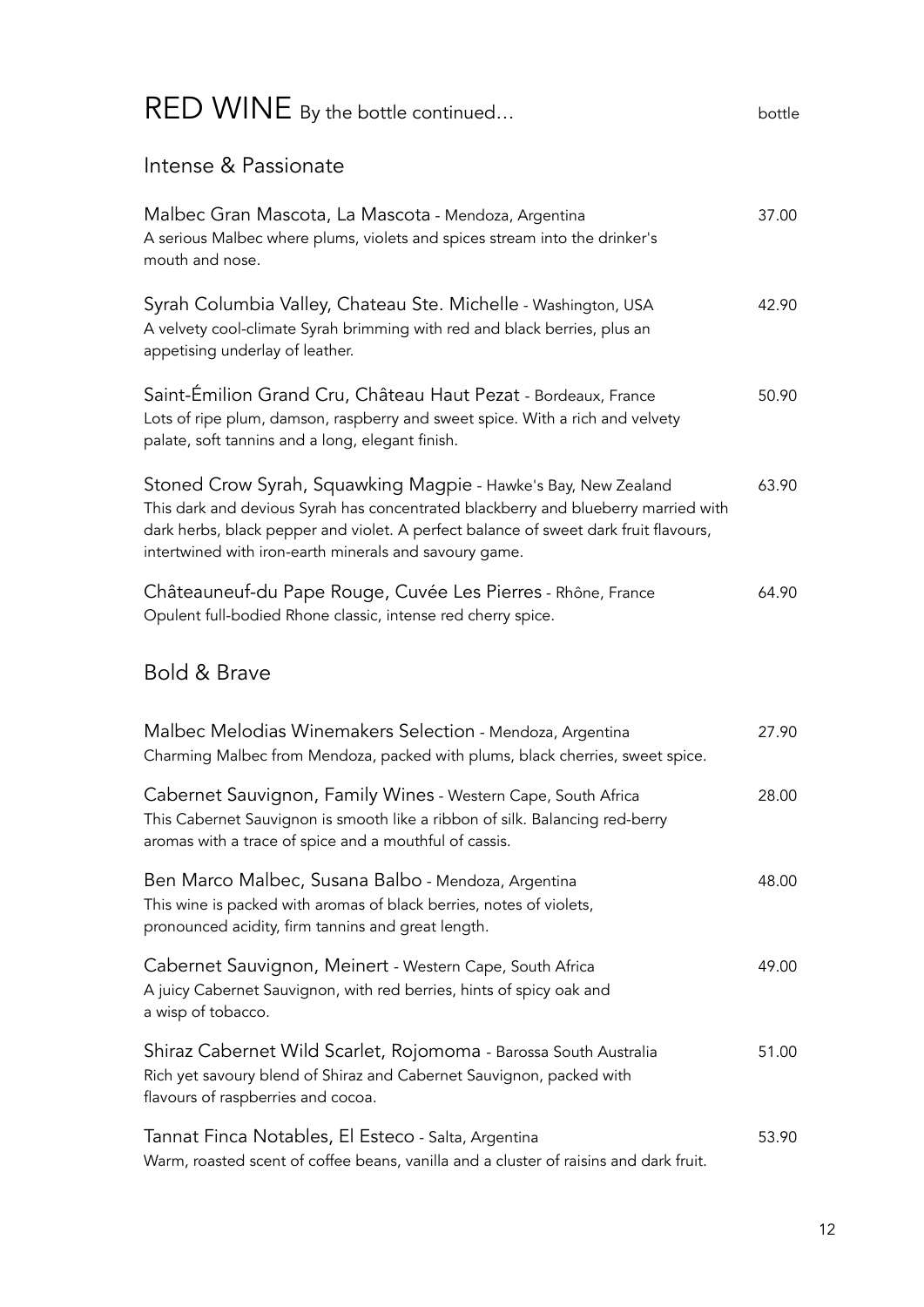# FINE WINE **bottle**

### Fine White Wine

| Châteauneuf-du Pape-Blanc, Domaine Chante Cigale 2020 - Rhone, France<br>A stylish white with inviting warm, spicy aromas. The full-flavoured palate suggests<br>poached pears and white peaches and a long, lifted finish.                                                                                                | 58.00  |
|----------------------------------------------------------------------------------------------------------------------------------------------------------------------------------------------------------------------------------------------------------------------------------------------------------------------------|--------|
| The FMC, Chenin, Ken Forrester Wines 2020 - Stellenbosch, South Africa<br>Layer upon layer of pineapple, candied lemon, dried apricot, ginger, and vanilla,<br>with touches of honey, spice, and crème brûlée; effortlessly supported by gentle<br>oak and lovely freshness.                                               | 83.00  |
| Meursault Blanc, Joseph Drouhin 2018 - Burgundy, France<br>Beautiful golden colour and great aromatics: honey, linden flower, hazelnut<br>butter. On the palate, silky roundness with flavours of yellow<br>plum and gingerbread.                                                                                          | 105.00 |
| Chassagne-Montrachet 1er Cru 'Les Chaumées' Clos de La Truffiére,<br>Vincent et Francois Jouard 2018 - Burgundy, France<br>The nose is mineral and complex, with notes of flowers and truffles. On the palate<br>it is powerful, structured, and rich, with great length and complexity that<br>characterises a Grand Gru. | 140.00 |

| Fine Red Wine                                                                                                                                                                                                                                                                                                                                                                                  | bottle |
|------------------------------------------------------------------------------------------------------------------------------------------------------------------------------------------------------------------------------------------------------------------------------------------------------------------------------------------------------------------------------------------------|--------|
| Brioso Malbec, Susana Balbo 2019 - Mendoza, Argentina<br>Very smooth and round, with subtle acidity and tannins. Blackberry, oak, tobacco<br>with hints of cherry coming through.                                                                                                                                                                                                              | 57.00  |
| Rioja Gran Reserva, Sierra Cantabria 2011 - Rioja, Spain<br>A complex and beautifully mature Gran Reserva, with an intricate bouquet of vanilla,<br>fig, dark chocolate, vanilla bean, black truffle and autumn leaves. The palate lives up<br>to the expectation with super-soft, mature tannins; full-bodied and crammed with<br>flavours of dates, liquorice, woodsmoke and brown cardamom. | 62.00  |
| Barolo DOCG, Ascheri 2018 - Piemonte, Italy<br>Intense garnet colour with a rich, complex bouquet of sweet spices, dried flowers,<br>leather, and undergrowth. A harmonious wine: well-structured with elegant tannins,<br>great balance and complexity.                                                                                                                                       | 66.00  |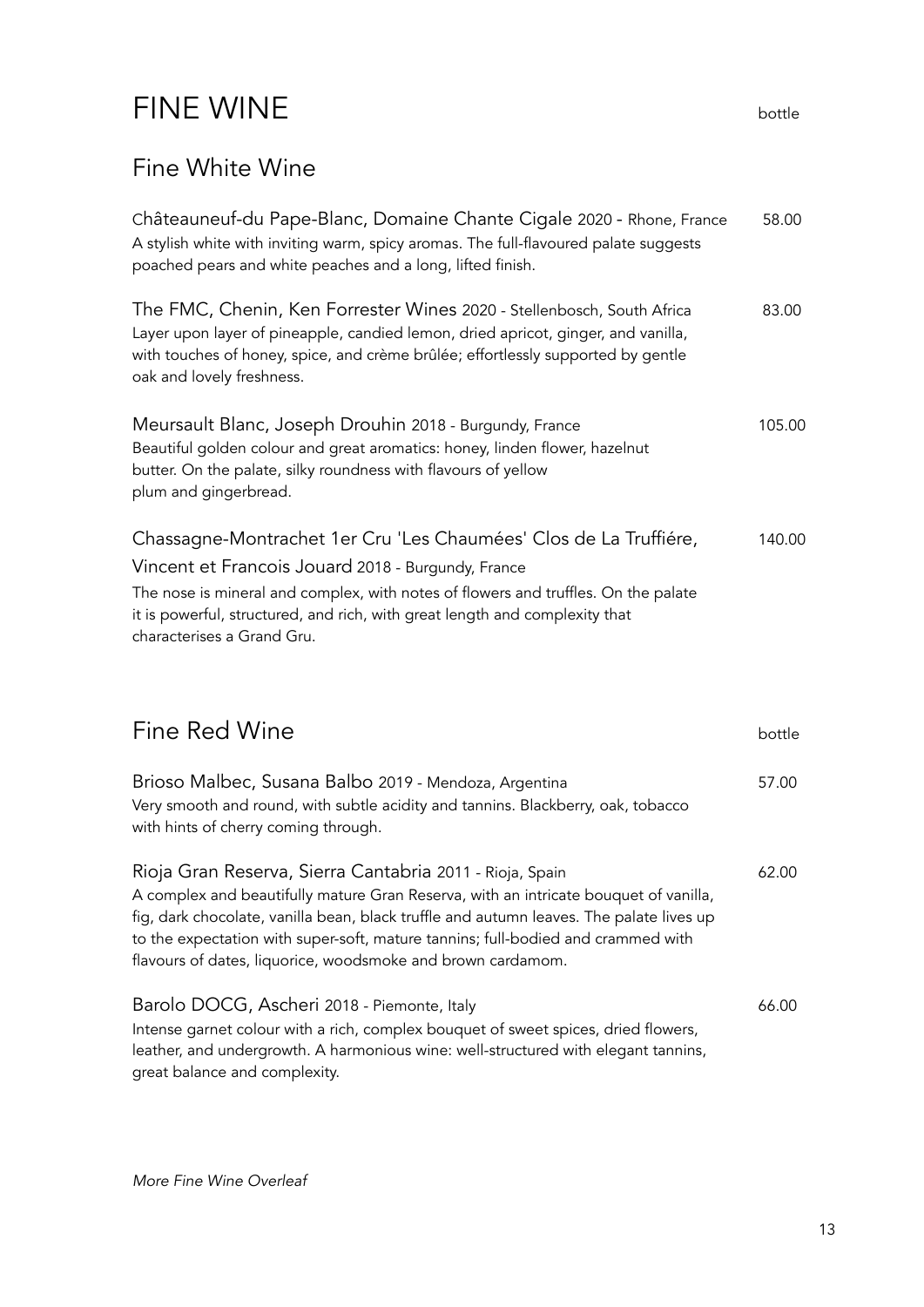#### Fine Red Wine Continued...

| Margaux, Origine de Desmirail 2016 - Bordeaux, France<br>Spice and black cherry dominate, with fragrant aromas of red and black fruits with<br>hints of leather and tobacco coming through. The palate is well-structured and<br>harmonious - an extremely charming wine.                         | 68.00  |
|---------------------------------------------------------------------------------------------------------------------------------------------------------------------------------------------------------------------------------------------------------------------------------------------------|--------|
| Gevrey Chambertin La Justice, Rene Bouvier 2017 - Burgundy, France<br>Concentrated aromas of dried cranberries, raspberry compote, red liqueur,<br>and dry earth. The palate has a smooth, fresh, and balanced acidity<br>followed by a long finish.                                              | 99.00  |
| Artemis Cabernet Sauvignon, Stag's Leap Wine Cellars 2018 - Cali, USA<br>Blueberry and black cherry fruit greet you, and they are lent coolness and subtlety<br>by nuances of black tea, raspberry leaf, allspice and creamy oak. It has a lovely,<br>fresh, juicy character with subtle tannins. | 123.00 |
| Chateau Haut Batailley, Pauillac 2011 - Bordeaux, France<br>A cool and mineral nose of cherries and cedar tied in with accents of maturity to add<br>some savoury depth. The palate is crunchy and bright in plummy fruit, and fresh<br>acidity lifts the darker, spicier notes at the core.      | 129.00 |
| Nosotros Malbec, Susana Balbo 2018 - Mendoza, Argentina<br>Intense notes of red plums, cherries and dried apricots stand out, combined with<br>a touch of violet perfume. This wine has great body, structure and concentration,<br>with light acidity and fine-grained tannins.                  | 165.00 |
| Valbuena, Bodegas Vega Sicilia 2016 - Ribera, Spain<br>Dense, dark wine with richly textured blue and black fruit, liquid black cherries<br>and bitter dark chocolate coat the mouth whilst lifted hints of violets appear<br>along with exotic notes of rose petals.                             | 290.00 |
| Tignanello Antinori 2016 - Tuscany, Italy<br>Deep, rich, dark, and fragrant on the nose, with notes of berry fruit, spice, oak,<br>and summer flowers. Full-bodied and powerful on the palate with complexity,<br>acidity and fine tannins.                                                       | 390.00 |
| Ornellaia, Tenuta dell'Ornellaia 2018 - Tuscany, Italy<br>A silky, aromatic Ornellaia vintage, notes of red berry fruit, mocha, spice, liquorice,<br>and dried flowers are lightened by hints of graphite, with firm chewy tannins.                                                               | 430.00 |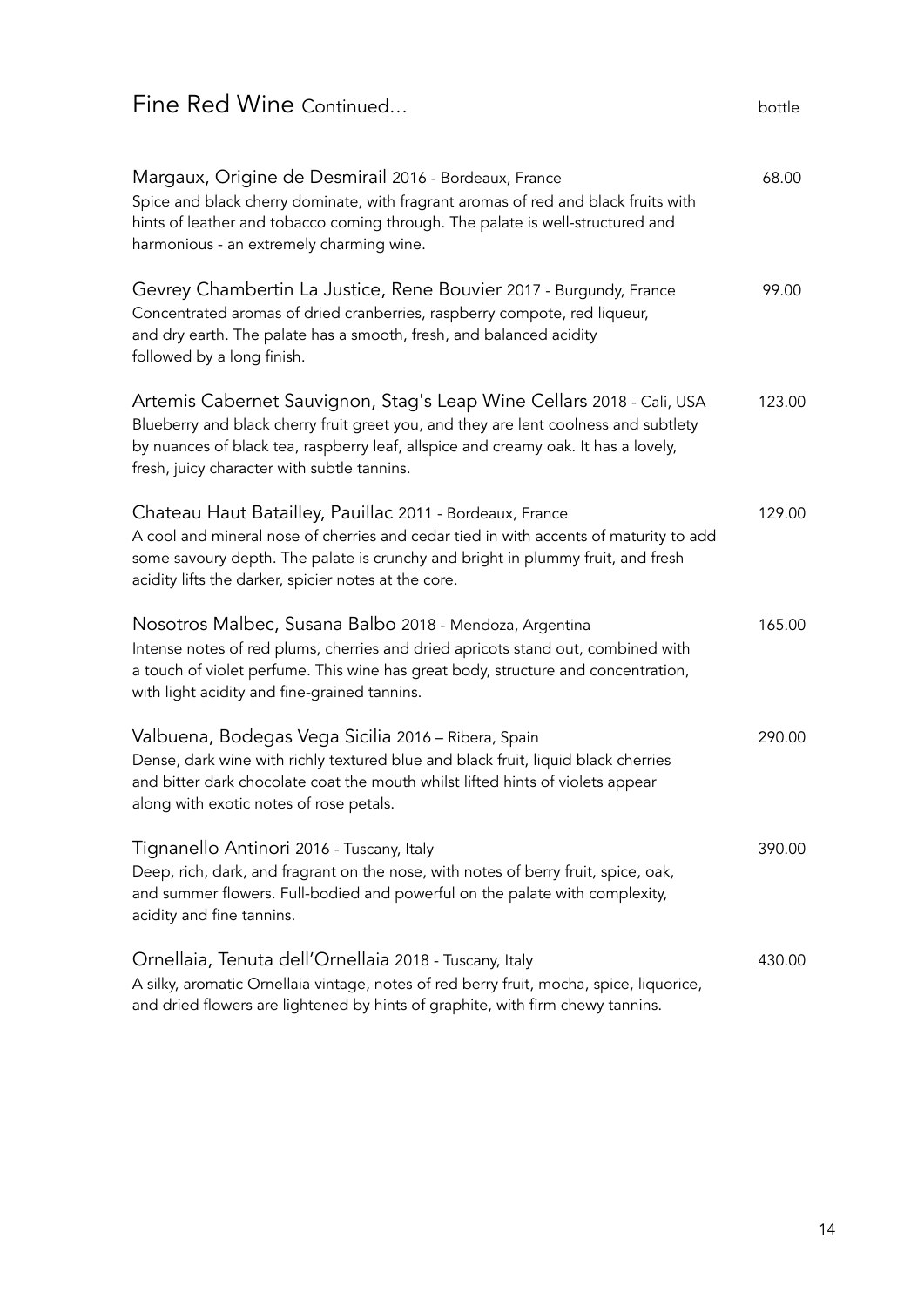## Stickies 100ml

#### Dessert Wine

| Sauternes Les Garonelles, Lucien Lurton - Bordeaux, France<br>Elegant Sauternes, pineapple and mango, the tropicality finely<br>balanced with citrus.                                              | 9.90  |
|----------------------------------------------------------------------------------------------------------------------------------------------------------------------------------------------------|-------|
| Banyuls Rimage Clos de Paulilles - Languedoc-Roussillon, France<br>Full-bodied fortified red wine, aromatic with blackcurrants, prunes and stewed fruit.<br>The sweetness kept perfectly balanced. | 10.20 |
| Tokaji Aszu 5 Puttonyos, Sauska - Tokaji, Hungary<br>Pale gold dominated by dried fruits on the nose. Rich with Apricots and<br>orange peel on palate.                                             | 18.50 |
| Sherry                                                                                                                                                                                             |       |
| Pedro Ximenez, Bella Luna - Jerez, Spain<br>A midnight-coloured sherry, as rich as rum and raisin ice cream and<br>oozing raisins, dates and honey.                                                | 6.10  |
| NV Xeco Fino NV Xeco Sherry - Jerez, Spain<br>Sharp yet delicate dry sherry, notes of nuts, herbs, fresh dough<br>and almonds.                                                                     | 8.50  |
| Port                                                                                                                                                                                               |       |
| NV Finest Reserve Ruby Port, Quinta do Crasto - Douro, Portugal<br>A balanced and fresh Ruby Port from a venerable Douro estate, full of figs,<br>wild berries and herbs.                          | 5.70  |
| LBV Port, Quinta do Crasto - Douro, Portugal<br>A fantastic vintage, full of flavour and complexity with chocolate,<br>raisin and fresh vegetal elements.                                          | 6.90  |
| Taylor's 10 YO Tawny Port - Douro, Portugal<br>Wood, caramel and fudge, with a mellow, fruity finish.                                                                                              | 12.00 |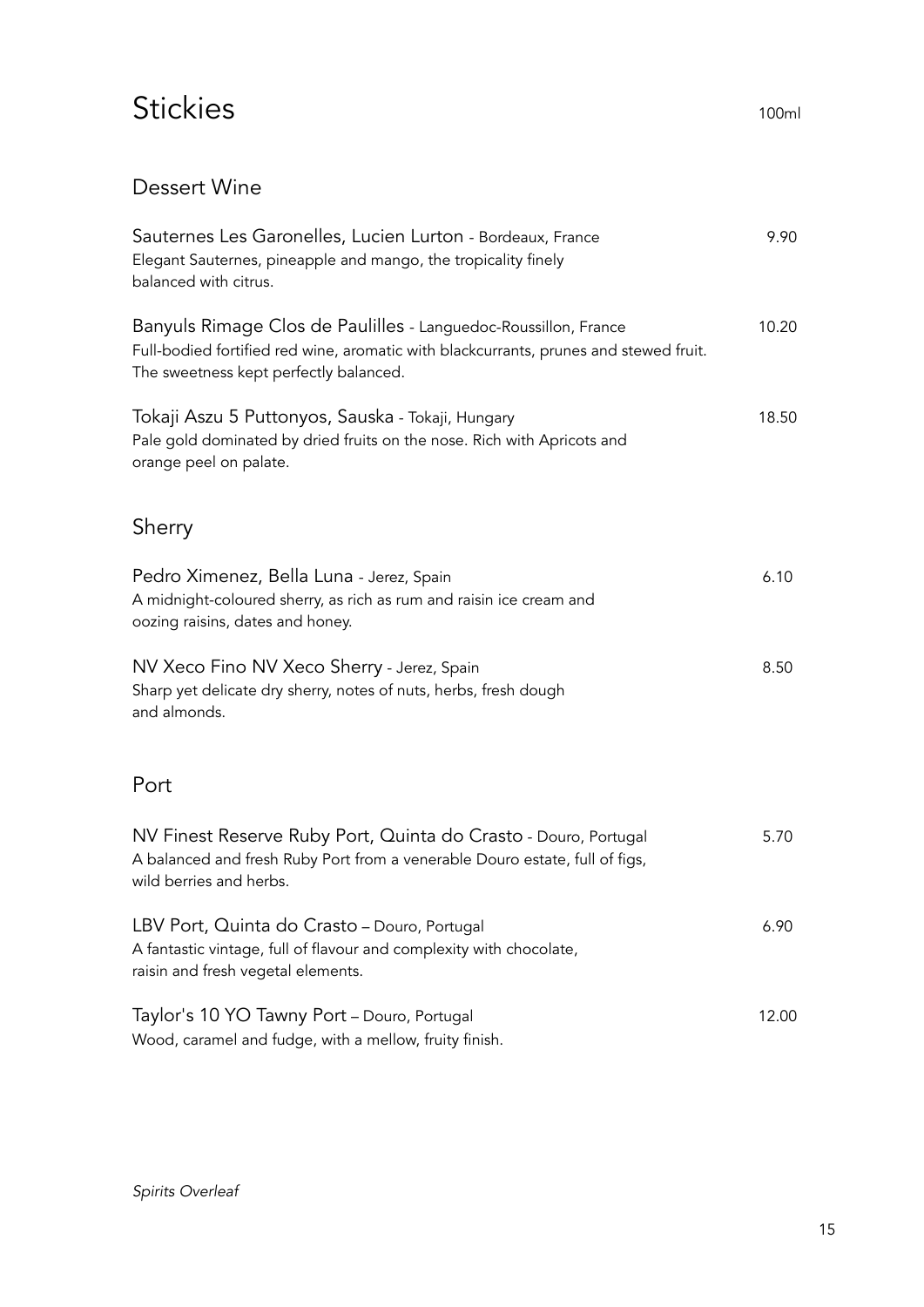# Spirits

| Vodka                                                                                                                                                                                                                                                                                          | 25ml |
|------------------------------------------------------------------------------------------------------------------------------------------------------------------------------------------------------------------------------------------------------------------------------------------------|------|
| 42 Below<br>A four times distilled New Zealand vodka. This is made using non genetically<br>modified wheat and pure kiwi spring water.                                                                                                                                                         | 4.25 |
| Grey Goose<br>One of the original super-premium vodkas. Made in France and one<br>of the creamiest vodkas out there!                                                                                                                                                                           | 6.25 |
| Grey Goose La Poire<br>Produced with essence of Anjou pears, blended by the Maitre de Chai with Grey<br>Goose vodka. This is a sophisticated, well-balanced fruit vodka.                                                                                                                       | 6.25 |
| Grey Goose L'orange<br>French vodka flavoured with the essence of the orange. This is made with<br>Champagne limestone filtered water.                                                                                                                                                         | 6.25 |
| Grey Goose Le Citron<br>Made with the zest of fresh lemons, a brilliant fruit vodka with loads of flavour. Grey Goose<br>use an essence of fresh lemons created by one of France's top fragrance houses.                                                                                       | 6.25 |
| Stoli Vanilla<br>A pure tasting vodka made with natural Madagascan and Indonesian vanilla pods                                                                                                                                                                                                 | 6.25 |
| Crystal Head<br>Award-winning vodka, which is filtered through 500 million year old crystals called Herkimer<br>diamonds and brought down to bottling strength using Newfoundland water, housed<br>within a massive crystal skull made by Bruni Glass in Italy. Infinitely, effortlessly cool. | 6.75 |
| Tequila                                                                                                                                                                                                                                                                                        | 25ml |
| Patron Silva<br>Top quality silver Tequila from Patrón, this is fresh, crisp and very well rounded, with a touch<br>of oak in the palate. Each bottle is signed and numbered, as well as bottled by hand.                                                                                      | 4.25 |
| Patron Reposado<br>Patrón Reposado is aged in oak for around 6 months. A great sipping Tequila, this also<br>makes a fantastic Margarita. Each bottle is hand filled, signed and uniquely numbered.                                                                                            | 6.00 |
| Cazcabel Coffee Tequila<br>Rich and aromatic, made using their Blanco Tequila blended with coffee.                                                                                                                                                                                             | 6.10 |
| Patron Anejo<br>An aged tequila from perhaps the best-known quality producer in Mexico. The bottle<br>itself is a hand-made piece of art and the contents are truly sublime.                                                                                                                   | 8.75 |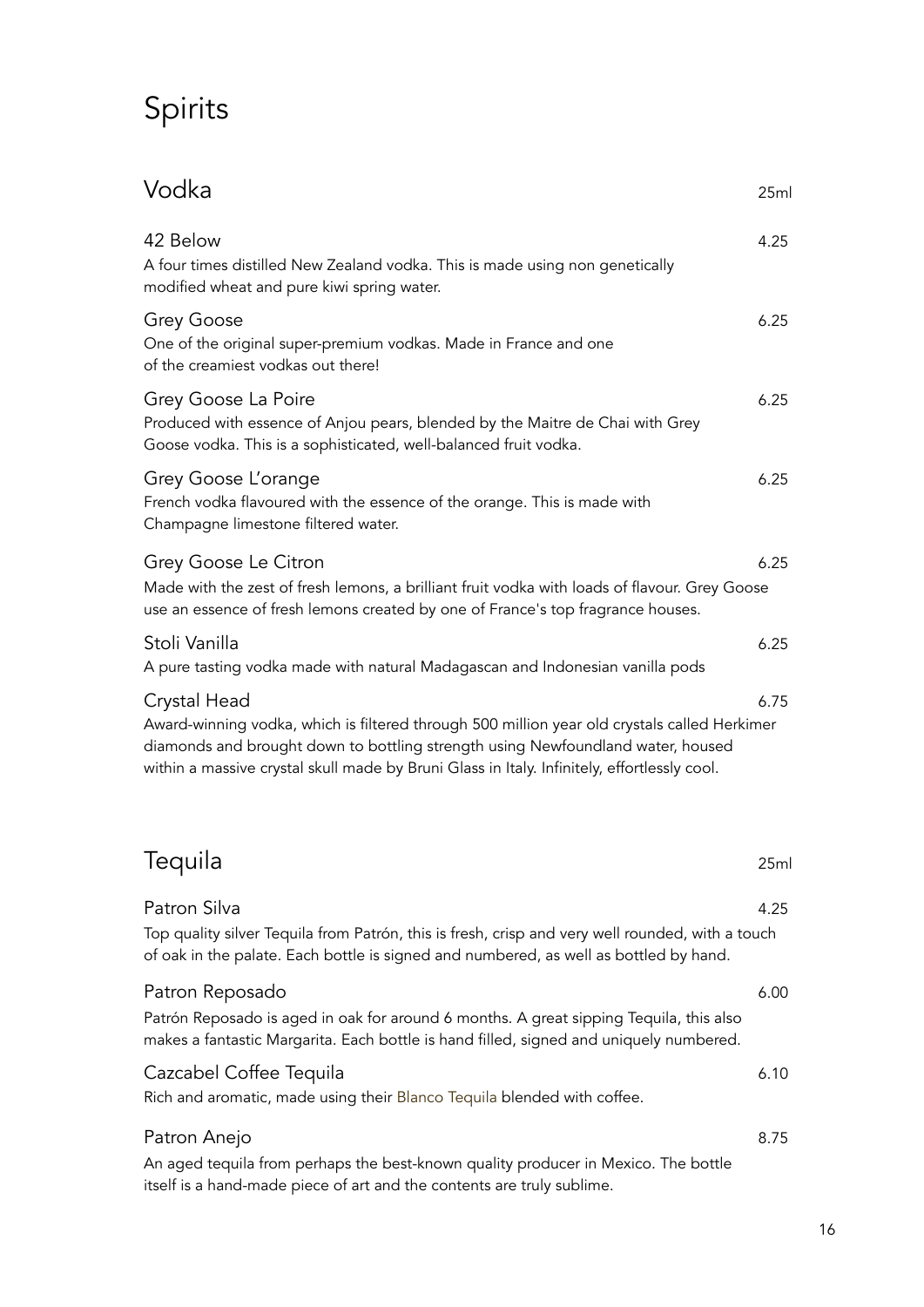| American Whiskey, Bourbon & Rye                                                                                                                                                                                                                                                                  | 25m  |
|--------------------------------------------------------------------------------------------------------------------------------------------------------------------------------------------------------------------------------------------------------------------------------------------------|------|
| Jack Daniels Tennessee Whiskey<br>Made up of 80% corn, 12% rye and 8% malt. The spirit is filtered through 10 feet<br>of sugar maple charcoal to produce a mellow, slightly smoky character, thus making<br>it Tennessee whiskey.                                                                | 4.25 |
| Jack Daniels Tenesse Apple<br>Jack Daniels Tennessee Apple is a blend of classic Jack and apple liqueur.                                                                                                                                                                                         | 4.25 |
| Buffalo Trace Kentucky Bourbon<br>Made from corn, rye and malted barley. It's aged in new oak barrels in historic old<br>warehouses. The award-winning bourbon is batched from no more than 40 barrels at a time.                                                                                | 4.75 |
| Woodford Reserve Kentucky Bourbon<br>Woodford Reserve features a high percentage of rye: 72% corn, 18% rye and 10% malt.<br>The whiskey is also unusual for being triple distilled and having the lowest proof upon<br>entering the barrel where it matures for at least six years.              | 4.75 |
| Gentleman Jack Tennessee Whiskey<br>Gentleman Jack exhibits impressive complexity and flavour. The main difference is that it<br>enjoys a 'double mellowing' as it's filtered through charcoal both before being filled<br>into the barrel (the Lincoln County Process) and before it's bottled. | 6.75 |
| Jack Daniels Tennessee Rye<br>The first whiskey from the distillery that's different from the classic Tennessee Whiskey<br>since Prohibition! It features a core of 70% rye, supported by 18% corn and 12%<br>malted barley and enjoys the same charcoal filtration as their other expressions.  | 6.75 |
| Jack Daniels Single Barrel<br>A premium version of Jack Daniel's coming from a single barrel, specially selected<br>by the master distiller. These are chosen for their suitability as standalone spirits,<br>resulting in a whiskey full of richness and complexity.                            | 7.25 |
| Woodford Reserve Kentucky Straight Rye<br>Made up of 53% rye, this rye shows off its spice up front and balances it well with<br>notes of fresh fruit (think pear and cherry), chopped mint and a sweet touch of honey.                                                                          | 8.75 |
| Woodford Reserve Double Oaked<br>Aged in the same way as the classic Woodford Reserve, but following this, it is<br>further matured in barrels which have been heavily toasted and lightly charred.<br>This imparts an added depth of sweet oaken character to the whiskey, as well as           | 8.75 |

developing the fruit, vanilla and caramel notes.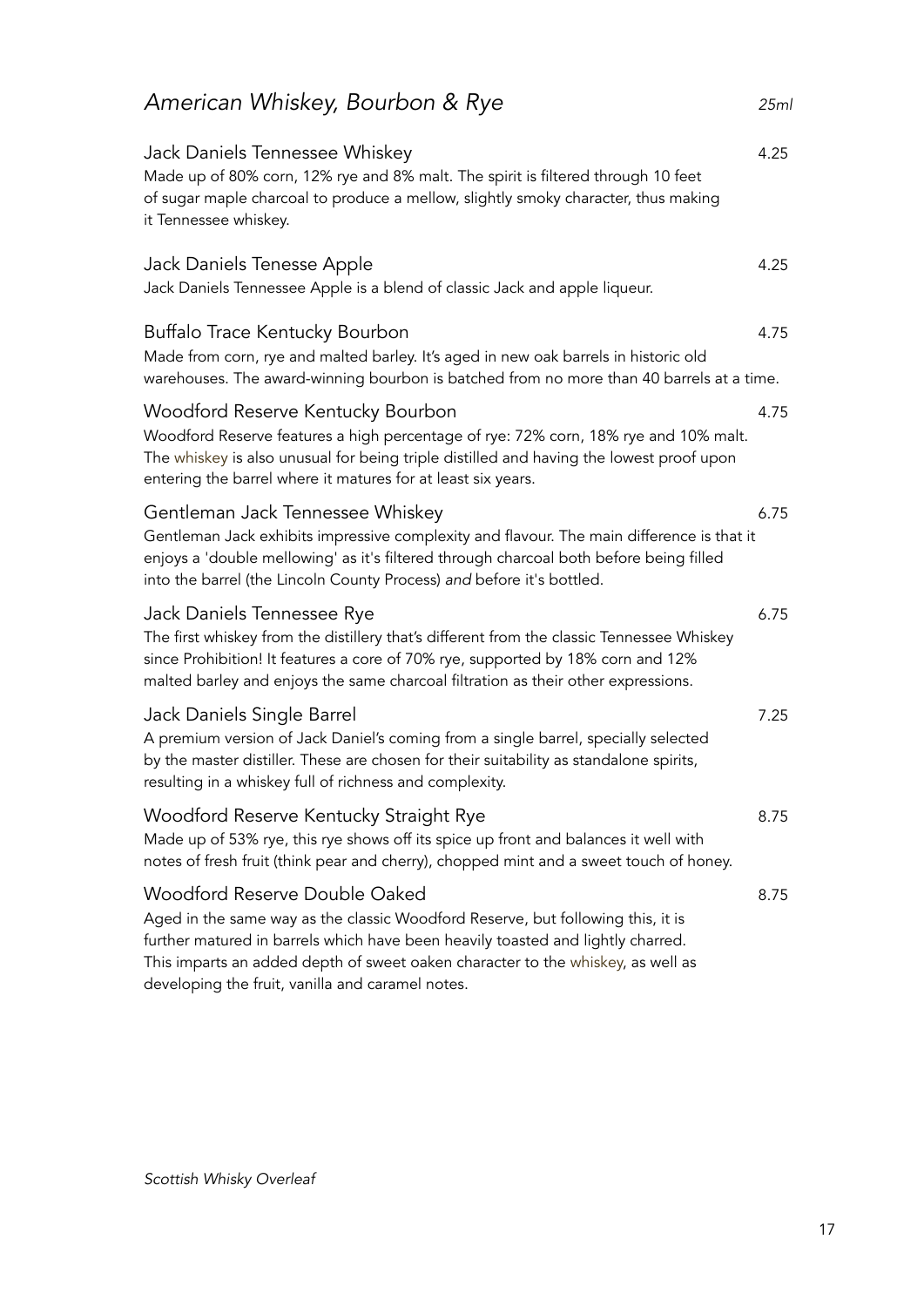## Scottish Whisky 25ml

| Johnnie Walker Black Label<br>A much-loved and respected 12 year old blended Scotch, Born in 1909, Johnnie<br>Walker Black Label is one of the world's most famous blends.                                                                                                                                                                                                                                     | 4.25  |
|----------------------------------------------------------------------------------------------------------------------------------------------------------------------------------------------------------------------------------------------------------------------------------------------------------------------------------------------------------------------------------------------------------------|-------|
| Aberfeldy Highland Single Malt 12yr<br>The classic 12 Year Old Aberfeldy single malt Scotch whisky is distilled in the<br>Highlands and has a rich, malty, honeyed flavour profile.                                                                                                                                                                                                                            | 7.75  |
| Craigellachie Speyside Single Malt Scotch Whisky 13yr<br>This single malt handsomely shows off the bold, robust character of the distillery's<br>prowess. Oodles of dynamic fruit notes with a distinctive current of smoke running<br>through the middle.                                                                                                                                                     | 7.95  |
| Dewars True Scotch 12yr<br>The classic 12 year old blend from Dewars. The successor to Dewar's "Double Aged"<br>so named in reference to the additional six month marriage the whisky enjoys in<br>oak after the initial maturation and blending.                                                                                                                                                              | 5.75  |
| Johnnie Walker Blue Label 25yr<br>Johnnie Walker Blue Label is the rarest whisky from this world famous brand.<br>Only one in ten thousand casks makes the grade. Rich and slightly smoky, it's<br>made up of some extremely mature malt and grain Scotch whiskies.                                                                                                                                            | 19.50 |
| Irish Whiskey                                                                                                                                                                                                                                                                                                                                                                                                  | 25ml  |
| Slane Irish Whiskey Triple Casked<br>Slane Irish Whiskey is made using whiskeys drawn from a trio of casks - virgin oak<br>casks, seasoned casks (which previously contained Tennessee whiskey and bourbon)<br>and Oloroso Sherry casks.                                                                                                                                                                       | 4.25  |
| <b>Bushmills Triple Distilled 10yr</b><br>A superb 10 year old Irish single malt whiskey. Wonderfully fruit-forward, with<br>a good helping of vanilla and warming oaky spices in support.                                                                                                                                                                                                                     | 5.00  |
| Green Spot Single Pot Still<br>Green Spot is a fabulous single pot still whiskey and much loved by the critics.<br>This Irish whiskey has come far from the days when it was only sold in Mitchell's<br>grocer shop in the heart of Dublin, though its flavour profile is still just as robust.<br>The whiskey has matured in a combination of first and second fill bourbon casks<br>as well as sherry casks. | 7.75  |

18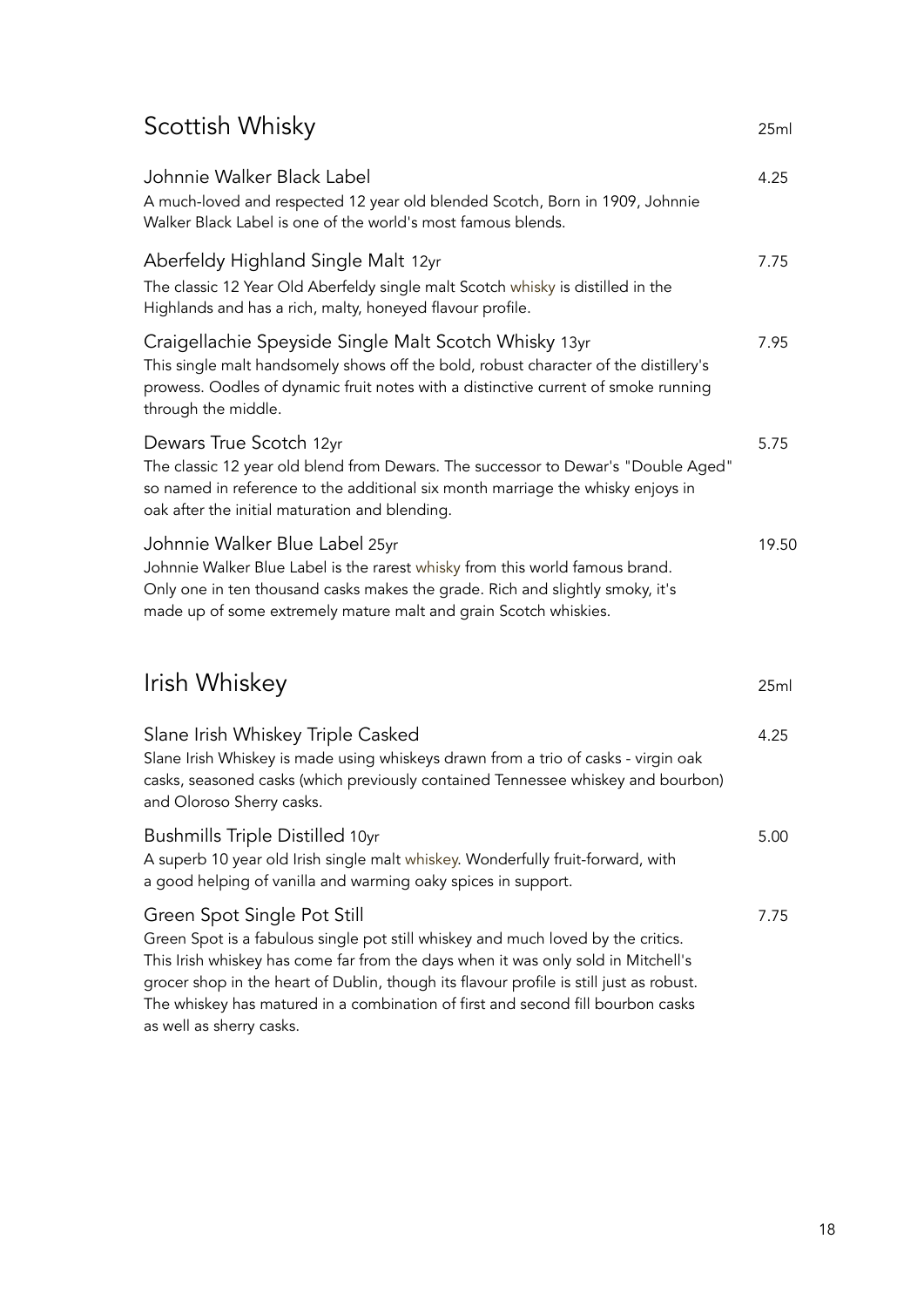## Japanese Whiskey *25ml*

| Nikka Whiskey From the Barrel<br>Nikka from the Barrel is big-boned and bursting with character. Not averse to a drop of<br>water, either. A real star, winning top prize in its category at the World Whisky Awards. | 8.25  |  |
|-----------------------------------------------------------------------------------------------------------------------------------------------------------------------------------------------------------------------|-------|--|
| Yamazaki Single Malt Japanese Whiskey 12yr<br>Yamazaki 12 year Old is a pioneering malt in Japan. It's flavour is well rounded, intense,<br>confident and elegant.                                                    | 14.75 |  |
| Rum                                                                                                                                                                                                                   |       |  |
| White & Golden Rum                                                                                                                                                                                                    | 25ml  |  |
| Bacardi Carta Blanca                                                                                                                                                                                                  | 4.25  |  |
| Bacardi was first created in Cuba but moved to Puerto Rico rather than face nationalisation.<br>Thanks to its stint in Cuba, Bacardi is associated with some of the world's<br>best rum-based cocktails.              |       |  |
| Appleton Estate Signature Blend<br>A blend of rums matured in smaller barrels before being married in oak casks then<br>bottled at 40% ABV.                                                                           | 4.50  |  |
| Bacardi Anejo Cuatro                                                                                                                                                                                                  | 4.50  |  |
| This 4 year old rum sits between the Carta Oro rum and the 8 Year Old, which is more of<br>a sipper. The result is effortlessly smooth, honeyed and spicy.                                                            |       |  |
| <b>Plantation Grand Reserve</b>                                                                                                                                                                                       | 5.00  |  |
| This Grande Réserve is a blend of different rums from Barbados. First, the rum is matured in<br>bourbon casks in the Caribbean before being finished in French oak in France for a year.                              |       |  |
| Bacardi Reserva                                                                                                                                                                                                       | 5.00  |  |
| This is a fairly rare golden rum from, veteran rum producer Bacardi. This rum has been<br>aged in oak casks and has been charcoal filtered.                                                                           |       |  |
| Dark Rum                                                                                                                                                                                                              | 25ml  |  |
| Bacardi Carta Negra Dark                                                                                                                                                                                              | 4.25  |  |
| A rich, sweeter dark rum that carries a flavour profile packed with dark coffee, molasses<br>and cinnamon.                                                                                                            |       |  |
| Diplomatico Exclusiva Dark Golden 8yr                                                                                                                                                                                 | 5.25  |  |
| From Venezuela, Diplomático Reserva Exclusiva is a molasses based rum that is<br>distilled in copper pot stills and matured in whiskey barrels. Top stuff for sipping<br>neat or over ice.                            |       |  |
| Santa Tereza 1796                                                                                                                                                                                                     | 8.75  |  |
| A superb single estate Venezuelan rum. The rums in the blend are aged for between<br>five and 35 years, resulting in a smooth, dry and balanced spirit that is perfect for sipping.                                   |       |  |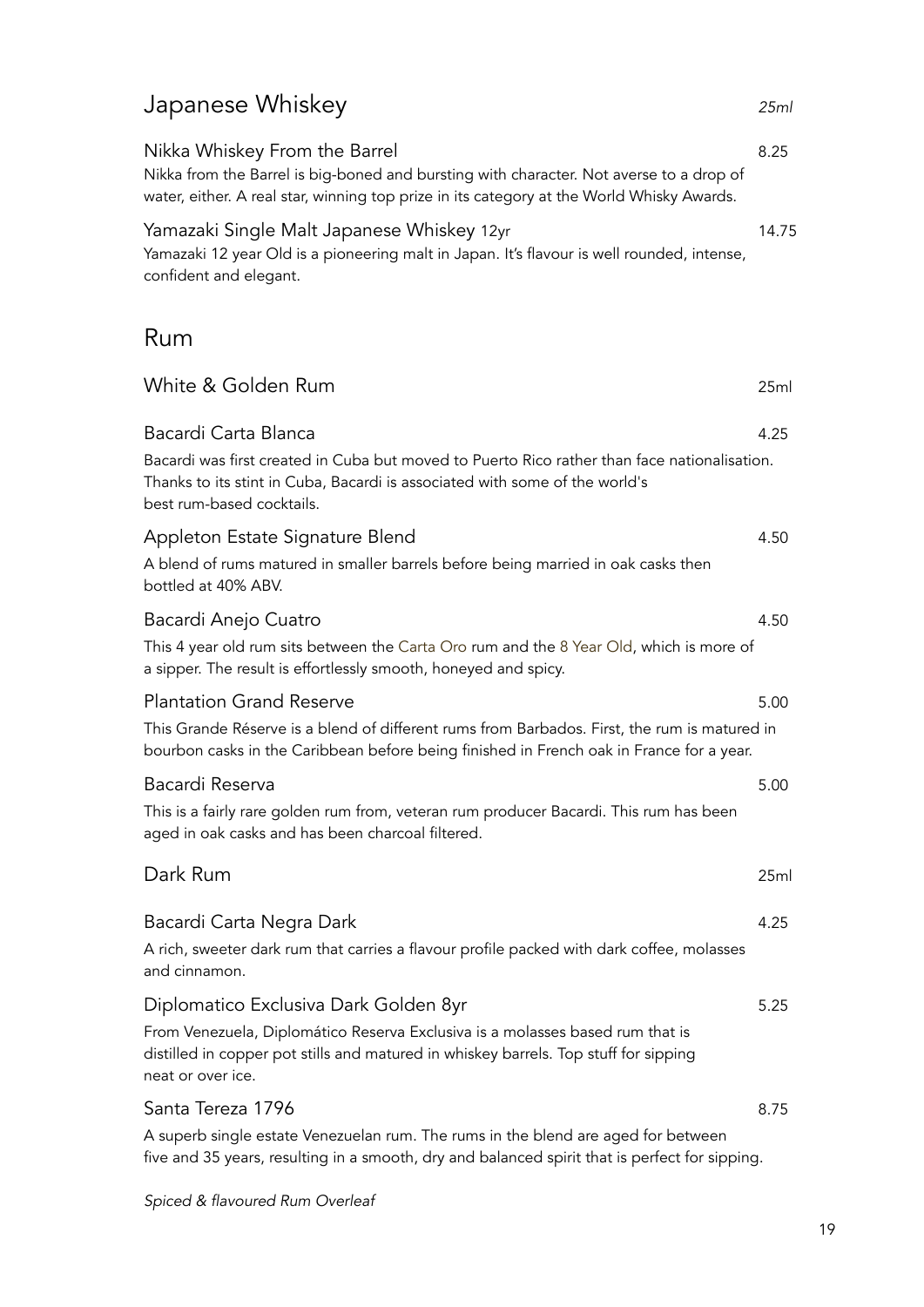#### *Rum Continued…*

| Spiced & Flavoured Rum                                                                                                                                                                                                                                                       | 25ml  |
|------------------------------------------------------------------------------------------------------------------------------------------------------------------------------------------------------------------------------------------------------------------------------|-------|
| <b>Bacardi Coconut</b><br>White rum infused with natural coconut essence, for a sweet and slightly creamy undertone.                                                                                                                                                         | 4.25  |
| Bacardi Oakheart Spiced<br>A delicious spiced rum spirit. Some of the rums used to make Oakheart were aged in<br>bourbon casks bringing up oodles of vanilla, cinnamon and rum notes.                                                                                        | 4.25  |
| The Kraken Black Spiced Rum<br>Spicy and rich with notes of vanilla and toffee apples. Hints of lime and cinnamon too.<br>Dark, rich palate. Thick with molasses and tar, and a barrage of cinnamon,<br>golden syrup, nutmeg and charred oak.                                | 4.95  |
| Brandy & Armagnac                                                                                                                                                                                                                                                            | 25ml  |
| Courvoisier VS<br>It all started when Napoleon took hundreds of bottles of Courvoisier Cognac for his<br>years of exile. Napoleon told Emmanuel Courvoisier that whilst he could be given<br>the Hennessy or indeed the Remy, it was the Courvoisier he really wanted.       | 4.25  |
| Janneau VSOP Armagnac<br>A blend of Armagnacs aged for at least seven years in Montlezun oak. Janneau VSOP<br>is packaged in a Basquaise bottle and it has a smooth, aromatic style.                                                                                         | 4.50  |
| Hennessey Fine de Cognac<br>A fine cognac from Hennessy that offers much in the way of sweet complexity.<br>The perfect way to end a meal.                                                                                                                                   | 5.75  |
| Remy Martin VSOP<br>The blend contains 55% Grande Champagne eaux-de-vie, the rest being<br>made up from Petite Champagne.                                                                                                                                                    | 6.25  |
| Courvoisier XO<br>a brilliant example of well aged, expertly blended and altogether delectable Cognac.<br>Featuring very old eaux-di-vie from the Grande Champagne, Petite Champagne and<br>Borderies regions, Courvoisier have created a stunning, timeless classic Cognac. | 16.50 |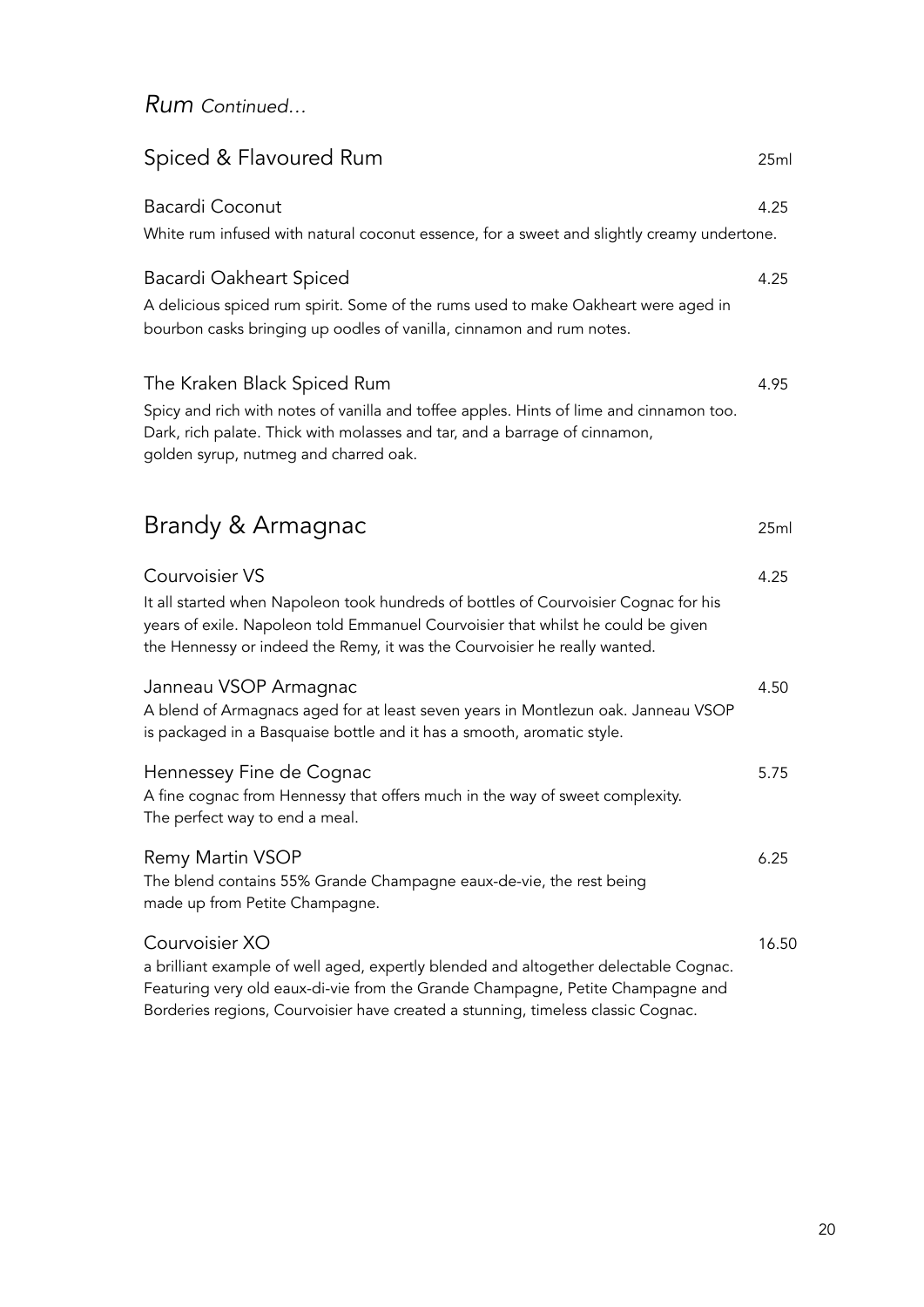# BEER, ALE & CIDER

| Draught Lager                       | Half | Pint  |
|-------------------------------------|------|-------|
| Peroni Nastro Azzurro 5.1%          | 3.30 | 6.10  |
| <b>Bottled Lager</b>                |      | 330ml |
| Amstel 4.0%                         |      | 4.50  |
| Meantime London Lager 4.5%          |      | 4.50  |
|                                     |      |       |
| Craft Beer                          |      |       |
| Einstok Icelandic White Ale 4.9%    |      | 6.10  |
| Toast Session IPA 4.5%              |      | 5.90  |
|                                     |      |       |
| Alcohol Free Lager                  |      | 330ml |
| Heineken 0%                         |      | 3.95  |
|                                     |      |       |
| Cider                               |      | 330ml |
| Aspall Suffolk Organic Cider - 7.9% |      | 4.50  |

*Soft Drinks Overleaf*